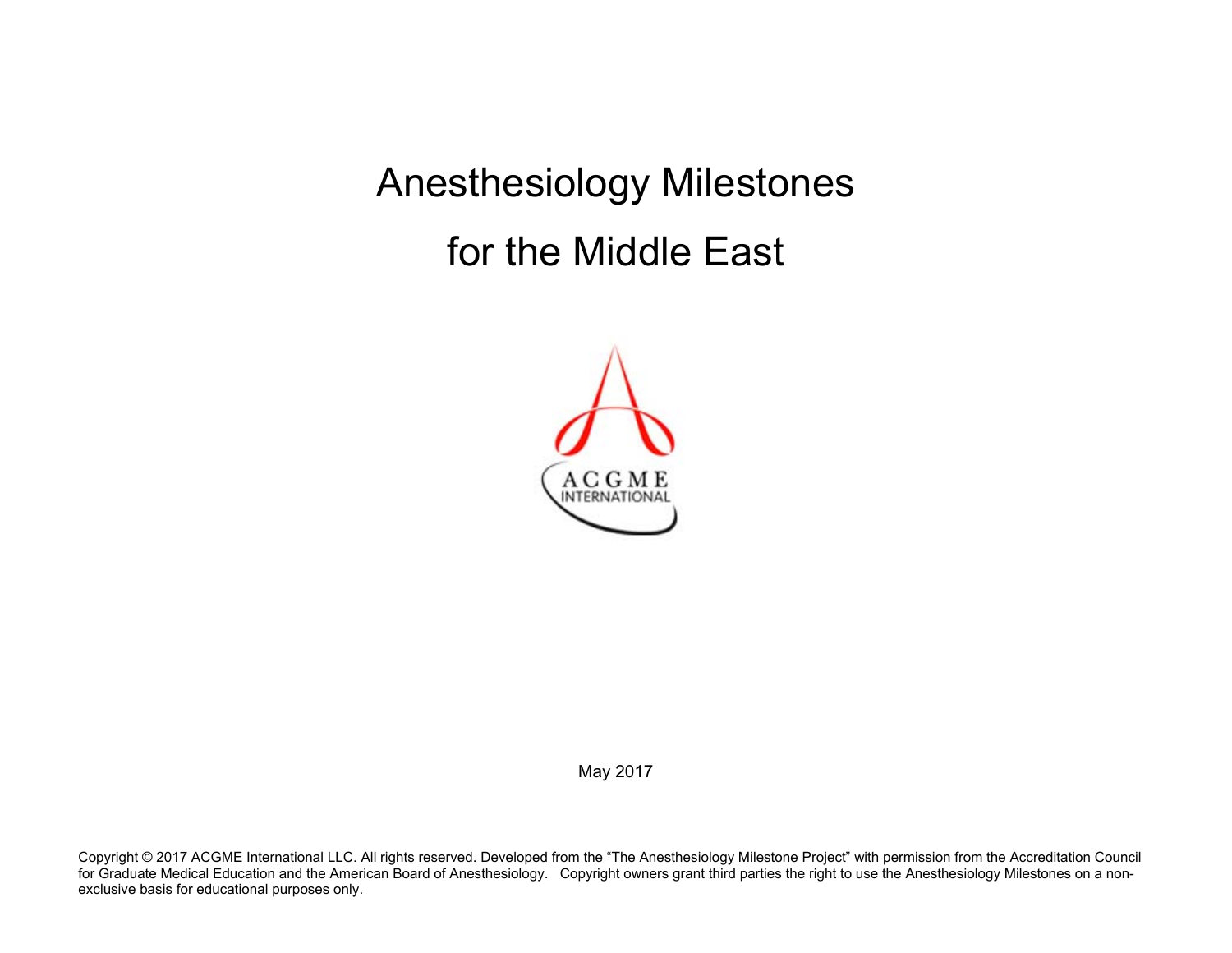The Anesthesiology Milestones for the Middle East

The Milestones are designed only for use in evaluation of residents in the context of their participation in ACGME-I-accredited residency programs. The Milestones provide a framework for the assessment of the development of the resident in key dimensions of the elements of physician competency in a specialty. They neither represent the entirety of the dimensions of the six domains of physician competency, nor are they designed to be relevant in any other context.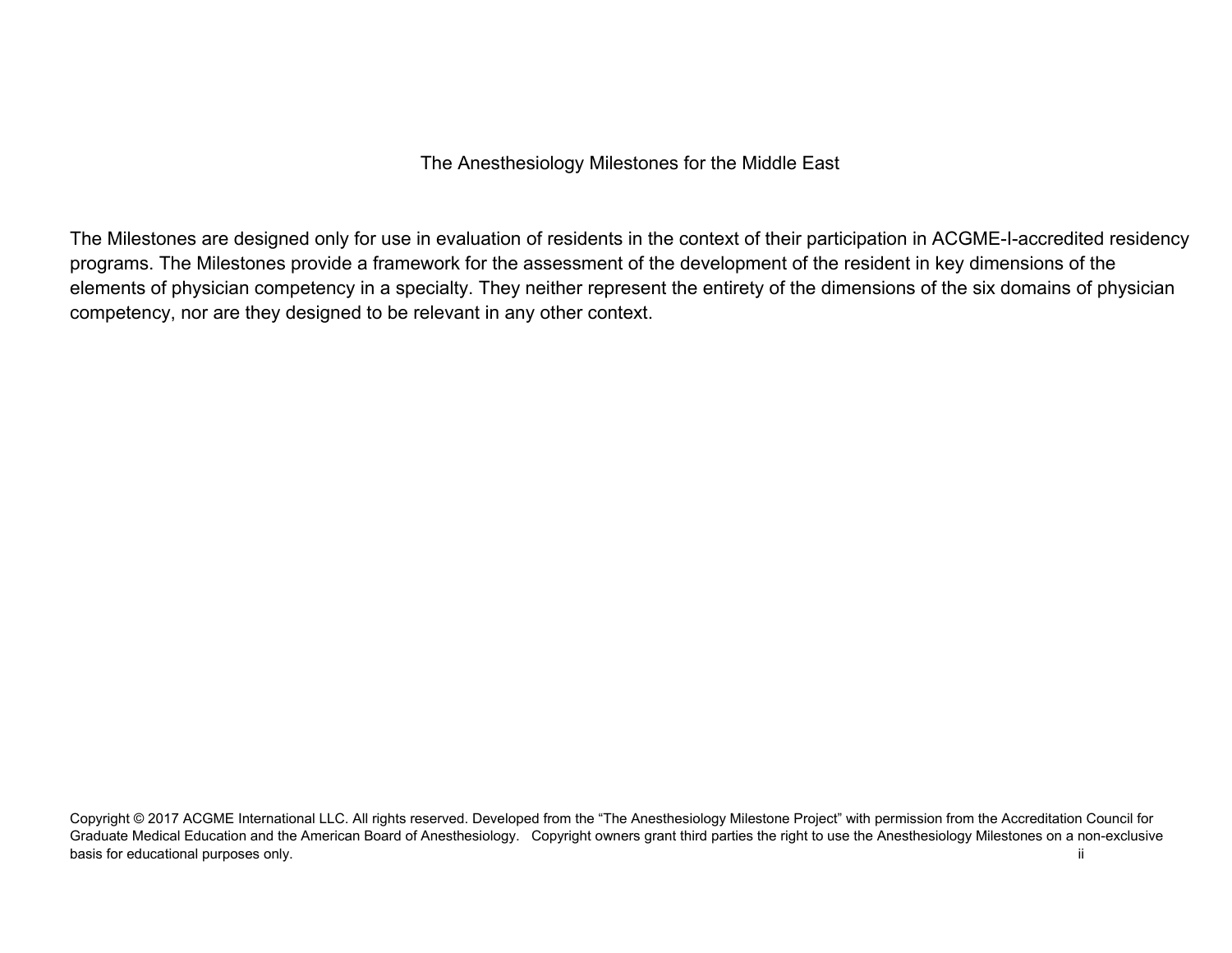## **Milestones Reporting**

This document presents milestones designed for programs to use in semi-annual review of resident performance and reporting to the ACGME-I. Milestones are knowledge, skills, attitudes, and other attributes for each of the ACGME-I competencies organized in a developmental framework from less to more advanced. They are descriptors and targets for resident performance as a learner moves from entry into their program through graduation.

For each period, review and reporting will involve selecting milestone levels that best describe each resident's current performance and attributes. Milestones are arranged in numbered levels. Tracking from "Critical Deficiencies"/"Level 1" to "Aspirational"/"Level 5" is synonymous with moving from novice to expert in the specialty. These levels do not correspond with time in the educational program. Dependent upon previous education and experience, residents may enter a program at varying points in the Milestones.

Selection of a level implies that the resident substantially demonstrates the milestones in that level, as well as those in lower levels (see the diagram on page v).

**Level 1:** The resident demonstrates milestones expected of a resident who has completed one post-graduate year of education in either an integrated anesthesiology program or another preliminary education year prior to entering the CA1 year in anesthesiology.

**Level 2:** The resident demonstrates milestones expected of a resident in anesthesiology residency prior to significant experience in the subspecialties of anesthesiology.

**Level 3:** The resident demonstrates milestones expected of a resident after having experience in the subspecialties of anesthesiology.

Level 4: The resident substantially fulfills the milestones expected of an anesthesiology residency, and is ready to transition to independent practice. This level is designed as the graduation target.

Level 5: The resident has advanced beyond performance targets defined for residency, and is demonstrating "aspirational" goals, which might describe the performance of someone who has been in practice for several years. It is expected that only a few exceptional residents will reach this level for selected milestones.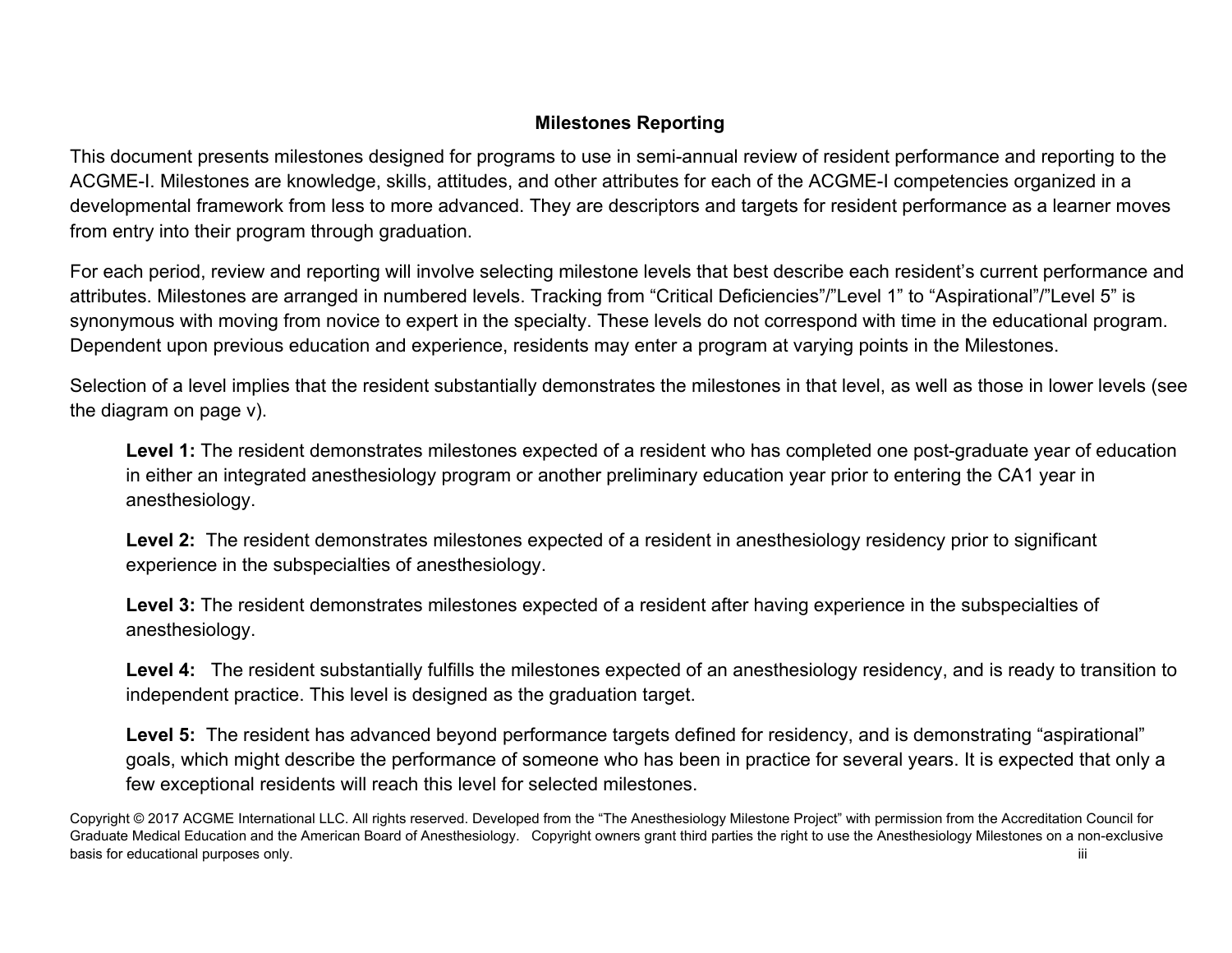## **Additional Notes**

The "Level 4" Milestones are designed as the graduation *target* and *do not* represent a graduation *requirement*. Making decisions about readiness for graduation is the purview of the program director. Study of Milestones performance data will be required before the ACGME-I and its partners will be able to determine whether milestones in the first four levels appropriately represent the developmental framework, and whether Milestone data overall are of sufficient quality to be used for high-stakes decisions.

*Answers to Frequently Asked Questions about Milestones are posted on the ACGME-I website.*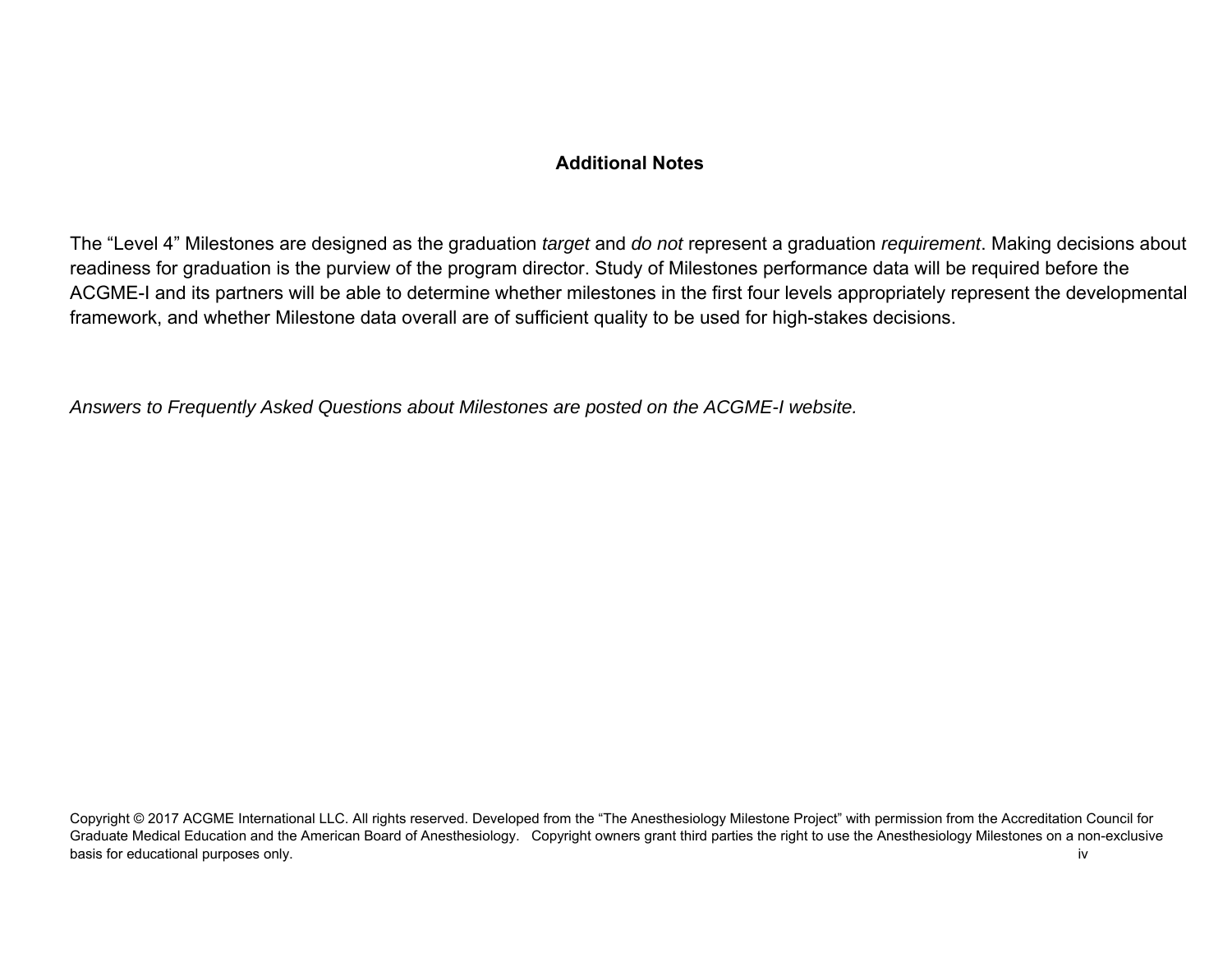The diagram below presents an example set of milestones for one sub-competency in the same format as the ACGME-I Report Worksheet. For each reporting period, a learner's performance on the milestones for each sub-competency will be indicated by selecting the level of milestones that best describes that learner's performance in relation to those milestones.

| Systems-based Practice 1: Patient Safety and Quality Improvement                                                                                                    |                                                                                                                                                                                                                                                 |                                                                                                                                                                                                      |                                                                                                                                                                                                                    |                                                                                                                                                                                                         |
|---------------------------------------------------------------------------------------------------------------------------------------------------------------------|-------------------------------------------------------------------------------------------------------------------------------------------------------------------------------------------------------------------------------------------------|------------------------------------------------------------------------------------------------------------------------------------------------------------------------------------------------------|--------------------------------------------------------------------------------------------------------------------------------------------------------------------------------------------------------------------|---------------------------------------------------------------------------------------------------------------------------------------------------------------------------------------------------------|
| Level 1                                                                                                                                                             | Level <sub>2</sub>                                                                                                                                                                                                                              | Level 3                                                                                                                                                                                              | Level 4                                                                                                                                                                                                            | Level 5                                                                                                                                                                                                 |
| Demonstrates<br>knowledge of common<br>patient safety events                                                                                                        | Identifies system<br>factors that lead to<br>patient safety events                                                                                                                                                                              | Participates in analysis<br>of patient safety events<br>(simulated or actual)                                                                                                                        | Conducts analysis of<br>patient safety events<br>and offers error<br>prevention strategies<br>(simulated or actual)                                                                                                | Actively engages teams<br>and processes to<br>modify systems to<br>prevent patient safety<br>events                                                                                                     |
| Demonstrates<br>knowledge of how to<br>report patient safety<br>events<br>Demonstrates<br>knowledge of basic<br>quality improvement<br>methodologies and<br>metrics | Reports patient safety<br>events through<br>institutional reporting<br>systems (actual or<br>simulated)<br>Describes local quality<br>improvement initiatives<br>(e.g., community<br>vaccination rate.<br>infection rate, smoking<br>cessation) | Participates in<br>disclosure of patient<br>safety events to<br>patients and families<br>(simulated or actual)<br>Participates in local<br>quality improvement<br>initiatives                        | Discloses patient safety<br>events to patients and<br>families (simulated or<br>actual)<br>Demonstrates the skills<br>required to identify,<br>develop, implement, and<br>analyze a quality<br>improvement project | Role models or mentors<br>others in the disclosure<br>of patient safety events<br>Creates, implements,<br>and assesses quality<br>improvement initiatives<br>at the institutional or<br>community level |
|                                                                                                                                                                     |                                                                                                                                                                                                                                                 |                                                                                                                                                                                                      |                                                                                                                                                                                                                    |                                                                                                                                                                                                         |
| Comments:                                                                                                                                                           |                                                                                                                                                                                                                                                 |                                                                                                                                                                                                      |                                                                                                                                                                                                                    | Not yet achieved Level 1                                                                                                                                                                                |
| Selecting a response box in the middle<br>of a level implies that milestones in<br>that level and in lower levels have been<br>substantially demonstrated.          |                                                                                                                                                                                                                                                 | Selecting a response box on the line in<br>between levels indicates that milestones in<br>lower levels have been substantially<br>demonstrated as well as some milestones in<br>the higher level(s). |                                                                                                                                                                                                                    |                                                                                                                                                                                                         |

Copyright © 2017 ACGME International LLC. All rights reserved. Developed from the "The Anesthesiology Milestone Project" with permission from the Accreditation Council for Graduate Medical Education and the American Board of Anesthesiology. Copyright owners grant third parties the right to use the Anesthesiology Milestones on a non-exclusive basis for educational purposes only. We also contain the contact of the contact of the contact of the contact of the contact of the contact of the contact of the contact of the contact of the contact of the contact of the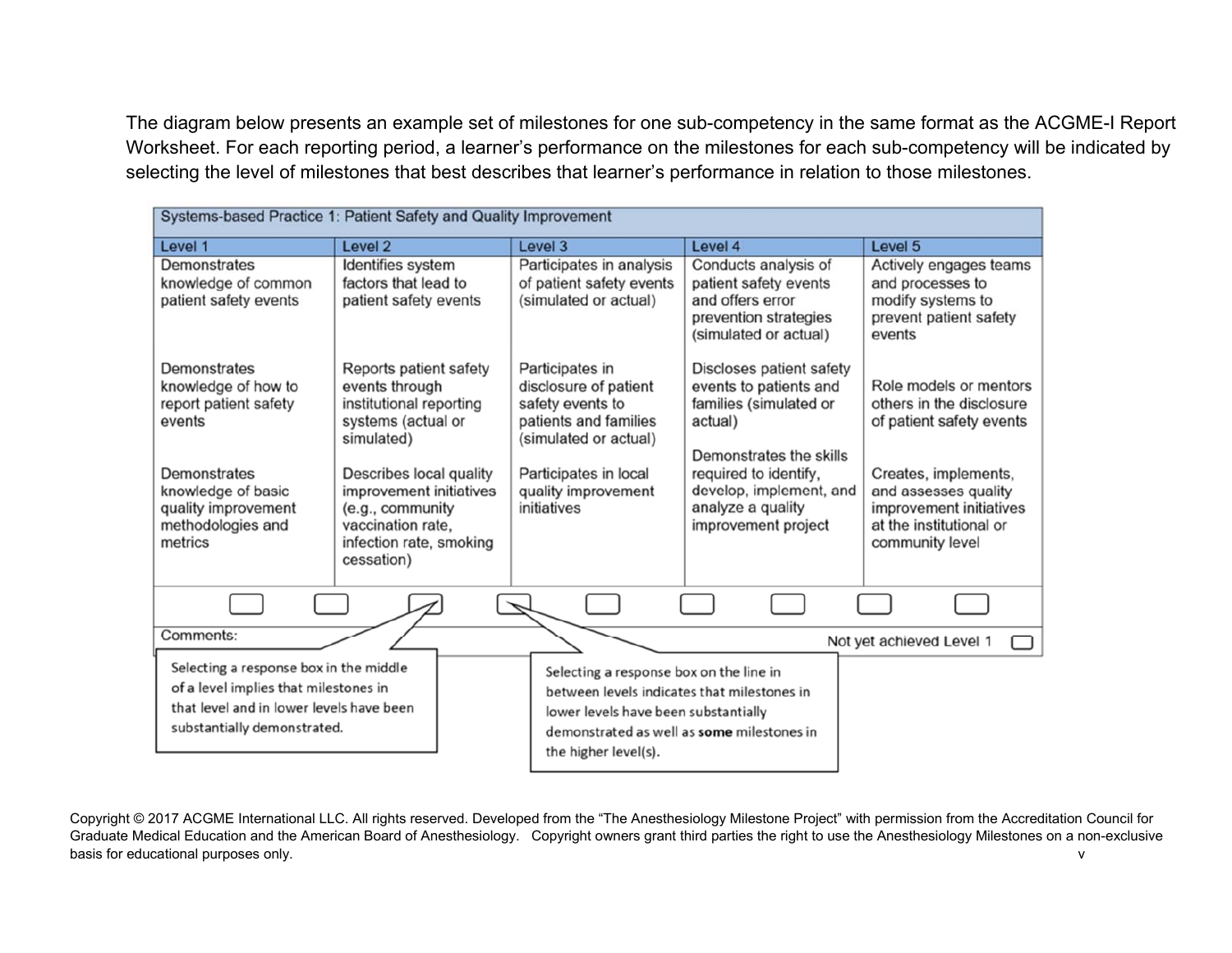| <b>Patient Care 1: Pre-Anesthetic Patient Evaluation, Assessment, and Preparation</b> |                                                                                                                                                                                                                                                                     |                                                                                                                                                                                                                                     |                                                                                                                                                                 |                                                                                                                                           |  |
|---------------------------------------------------------------------------------------|---------------------------------------------------------------------------------------------------------------------------------------------------------------------------------------------------------------------------------------------------------------------|-------------------------------------------------------------------------------------------------------------------------------------------------------------------------------------------------------------------------------------|-----------------------------------------------------------------------------------------------------------------------------------------------------------------|-------------------------------------------------------------------------------------------------------------------------------------------|--|
| Level 1                                                                               | Level 2                                                                                                                                                                                                                                                             | Level 3                                                                                                                                                                                                                             | Level 4                                                                                                                                                         | Level 5                                                                                                                                   |  |
| Performs general histories<br>and physical examinations                               | Identifies disease<br>processes and medical<br>issues relevant to<br>anesthetic care                                                                                                                                                                                | Identifies disease<br>processes and medical or<br>surgical issues relevant to<br>subspecialty anesthetic<br>care; may need guidance<br>in identifying unusual<br>clinical problems and their<br>implications for<br>anesthesia care | Performs assessment of<br>complex or critically-ill<br>patients without missing<br>major issues that impact<br>anesthesia care with<br>conditional independence | Independently performs<br>comprehensive<br>assessment for all patients                                                                    |  |
| Identifies clinical issues<br>relevant to anesthetic care<br>with direct supervision  | Optimizes preparation of<br>non-complex patients<br>receiving anesthetic care                                                                                                                                                                                       | Optimizes preparation of<br>patients with complex<br>problems or requiring<br>subspecialty anesthesia<br>care with indirect<br>supervision                                                                                          | Optimizes preparation of<br>complex or critically-ill<br>patients with conditional<br>independence                                                              | Independently serves as a<br>consultant to other<br>members of the health<br>care team regarding<br>optimal pre-anesthetic<br>preparation |  |
| Identifies the elements and<br>process of informed<br>consent                         | Obtains informed consent<br>for routine anesthetic care;<br>discusses likely risks,<br>benefits, and alternatives<br>in a straightforward<br>manner; responds<br>appropriately to patient's<br>or surrogate's questions;<br>recognizes when<br>assistance is needed | Obtains appropriate<br>informed consent tailored<br>to subspecialty care or<br>complicated clinical<br>situations with indirect<br>supervision                                                                                      | Obtains appropriate<br>informed consent tailored<br>to subspecialty care or<br>complicated clinical<br>situations with conditional<br>independence              | Consistently ensures that<br>informed consent is<br>comprehensive and<br>addresses patient and<br>family needs                            |  |
|                                                                                       |                                                                                                                                                                                                                                                                     |                                                                                                                                                                                                                                     |                                                                                                                                                                 |                                                                                                                                           |  |
| Comments:                                                                             | Not Yet Achieved Level 1                                                                                                                                                                                                                                            |                                                                                                                                                                                                                                     |                                                                                                                                                                 |                                                                                                                                           |  |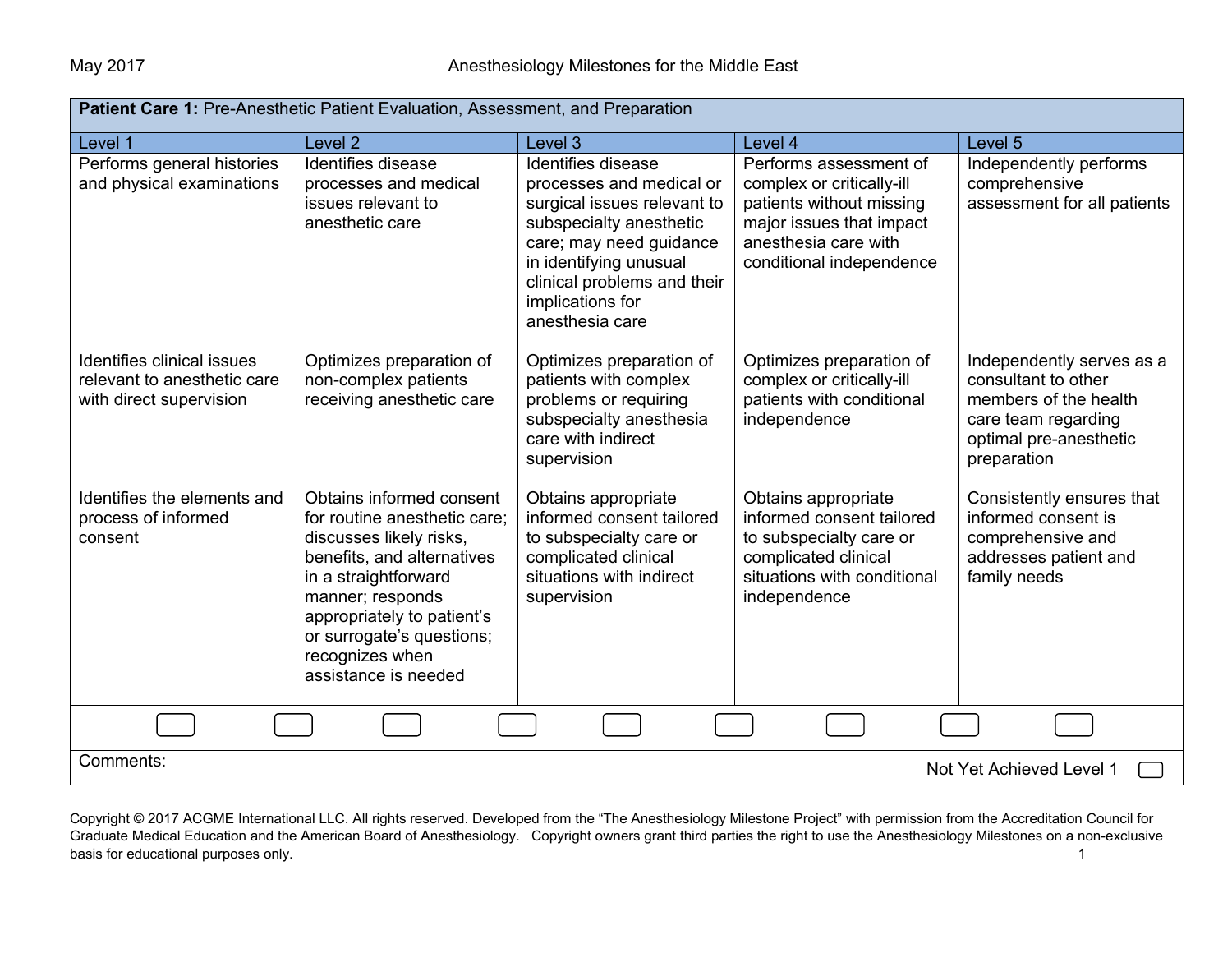| Patient Care 2: Anesthetic Plan and Conduct                                                                                                                                        |                                                                                                                                                                                                                                                          |                                                                                                                                                                                                                                                                |                                                                                                                                                                                                                                                                             |                                                                                                                                                                                                                 |
|------------------------------------------------------------------------------------------------------------------------------------------------------------------------------------|----------------------------------------------------------------------------------------------------------------------------------------------------------------------------------------------------------------------------------------------------------|----------------------------------------------------------------------------------------------------------------------------------------------------------------------------------------------------------------------------------------------------------------|-----------------------------------------------------------------------------------------------------------------------------------------------------------------------------------------------------------------------------------------------------------------------------|-----------------------------------------------------------------------------------------------------------------------------------------------------------------------------------------------------------------|
| Level 1                                                                                                                                                                            | Level <sub>2</sub>                                                                                                                                                                                                                                       | Level 3                                                                                                                                                                                                                                                        | Level 4                                                                                                                                                                                                                                                                     | Level <sub>5</sub>                                                                                                                                                                                              |
| Formulates patient care<br>plans that include<br>consideration of underlying<br>clinical conditions, past<br>medical history, and<br>patient, medical, or<br>surgical risk factors | Formulates anesthetic<br>plans for patients<br>undergoing routine<br>procedures that include<br>consideration of underlying<br>clinical conditions, past<br>medical history, patient,<br>anesthetic, and surgical<br>risk factors, and patient<br>choice | Formulates anesthetic<br>plans for patients<br>undergoing common<br>subspecialty procedures<br>that include consideration<br>of-medical, anesthetic,<br>and surgical risk factors,<br>and that take into<br>consideration a patient's<br>anesthetic preference | Formulates and tailors<br>anesthetic plans that<br>include consideration of<br>medical, anesthetic, and<br>surgical risk factors and<br>patient preference for<br>patients with complex<br>medical issues undergoing<br>complex procedures with<br>conditional independence | Independently formulates<br>anesthetic plans that<br>include consideration of<br>medical, anesthetic, and<br>surgical risk factors, as<br>well as patient preference,<br>for complex patients and<br>procedures |
| Adapts to new settings for<br>delivery of patient care                                                                                                                             | Conducts routine<br>anesthetics, including<br>management of commonly<br>encountered physiologic<br>alterations associated with<br>anesthetic care, with<br>indirect supervision<br>Adapts to new settings for<br>delivery of anesthetic care             | Conducts subspecialty<br>anesthetics with indirect<br>supervision, but may<br>require direct supervision<br>for more complex<br>procedures and patients                                                                                                        | Conducts complex<br>anesthetics with<br>conditional independence;<br>may supervise others in<br>the management of<br>complex clinical problems                                                                                                                              | Conducts complex<br>anesthetic management<br>independently                                                                                                                                                      |
|                                                                                                                                                                                    |                                                                                                                                                                                                                                                          |                                                                                                                                                                                                                                                                |                                                                                                                                                                                                                                                                             |                                                                                                                                                                                                                 |
| Comments:                                                                                                                                                                          |                                                                                                                                                                                                                                                          |                                                                                                                                                                                                                                                                |                                                                                                                                                                                                                                                                             | Not Yet Achieved Level 1                                                                                                                                                                                        |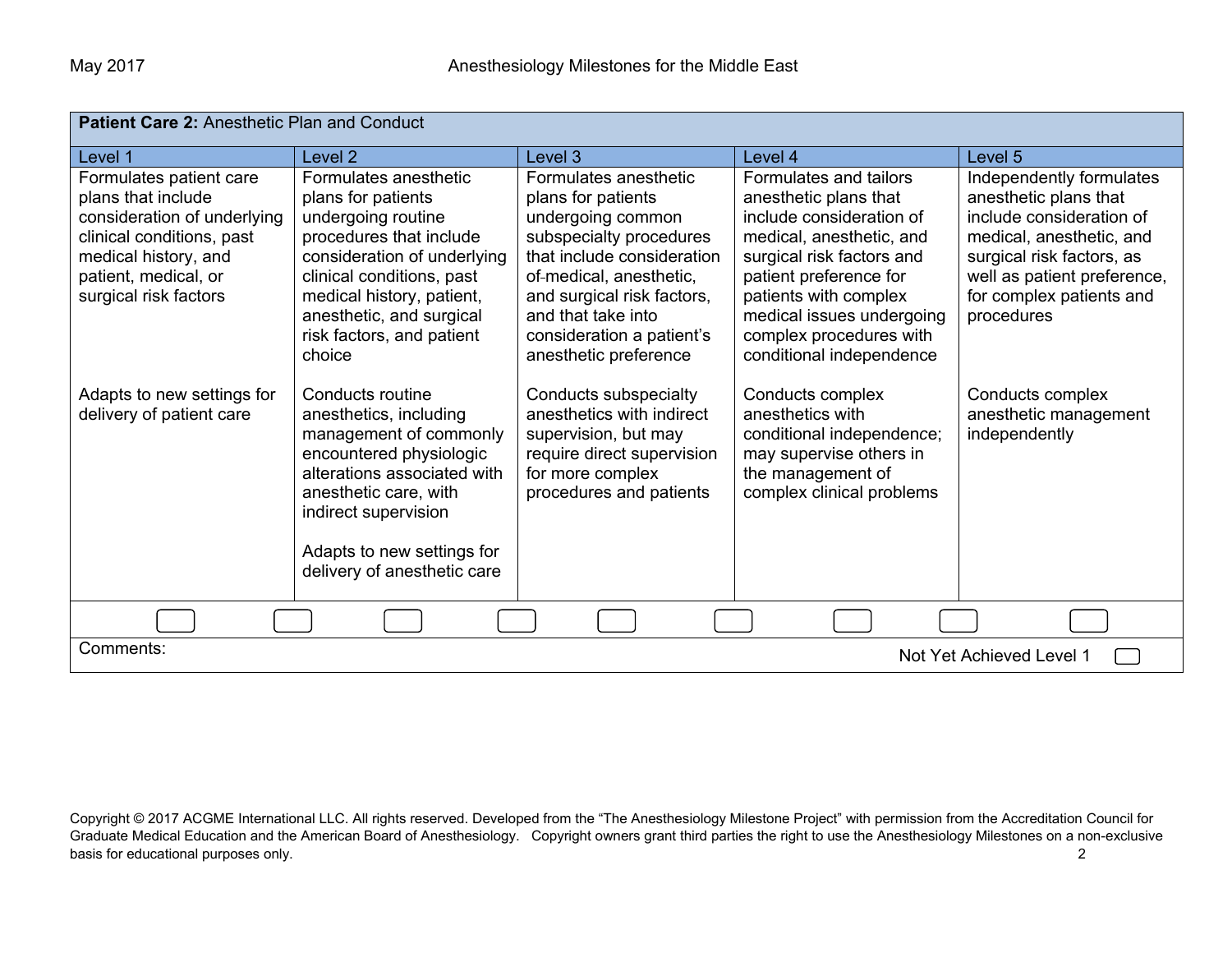| <b>Patient Care 3: Peri-Procedural Pain Management</b>                                                                                                   |                                                                                                                                         |                                                                                                                                           |                                                                                                                                                                                                                                                                                                                                                                |                                                      |  |
|----------------------------------------------------------------------------------------------------------------------------------------------------------|-----------------------------------------------------------------------------------------------------------------------------------------|-------------------------------------------------------------------------------------------------------------------------------------------|----------------------------------------------------------------------------------------------------------------------------------------------------------------------------------------------------------------------------------------------------------------------------------------------------------------------------------------------------------------|------------------------------------------------------|--|
| Level 1                                                                                                                                                  | Level <sub>2</sub>                                                                                                                      | Level 3                                                                                                                                   | Level 4                                                                                                                                                                                                                                                                                                                                                        | Level 5                                              |  |
| Recognizes and initiates<br>management of common<br>pain states; seeks advice<br>for management of pain<br>that does not respond to<br>routine therapies | Manages uncomplicated<br>peri-procedural pain with<br>direct supervision; requires<br>direct supervision for<br>complex pain situations | Manages uncomplicated<br>peri-procedural pain with<br>indirect supervision;<br>requires direct supervision<br>for complex pain situations | Manages complex peri-<br>procedural pain for all<br>patients, including those<br>with chronic pain, with<br>conditional independence<br>Recognizes the need to<br>consult a pain medicine<br>specialist to address<br>complex pain<br>management issues or co-<br>existing chronic pain<br>states that are not<br>responsive to usual<br>management strategies | Independently manages<br>peri-procedural pain states |  |
|                                                                                                                                                          |                                                                                                                                         |                                                                                                                                           |                                                                                                                                                                                                                                                                                                                                                                |                                                      |  |
| Comments:                                                                                                                                                | Not Yet Achieved Level 1                                                                                                                |                                                                                                                                           |                                                                                                                                                                                                                                                                                                                                                                |                                                      |  |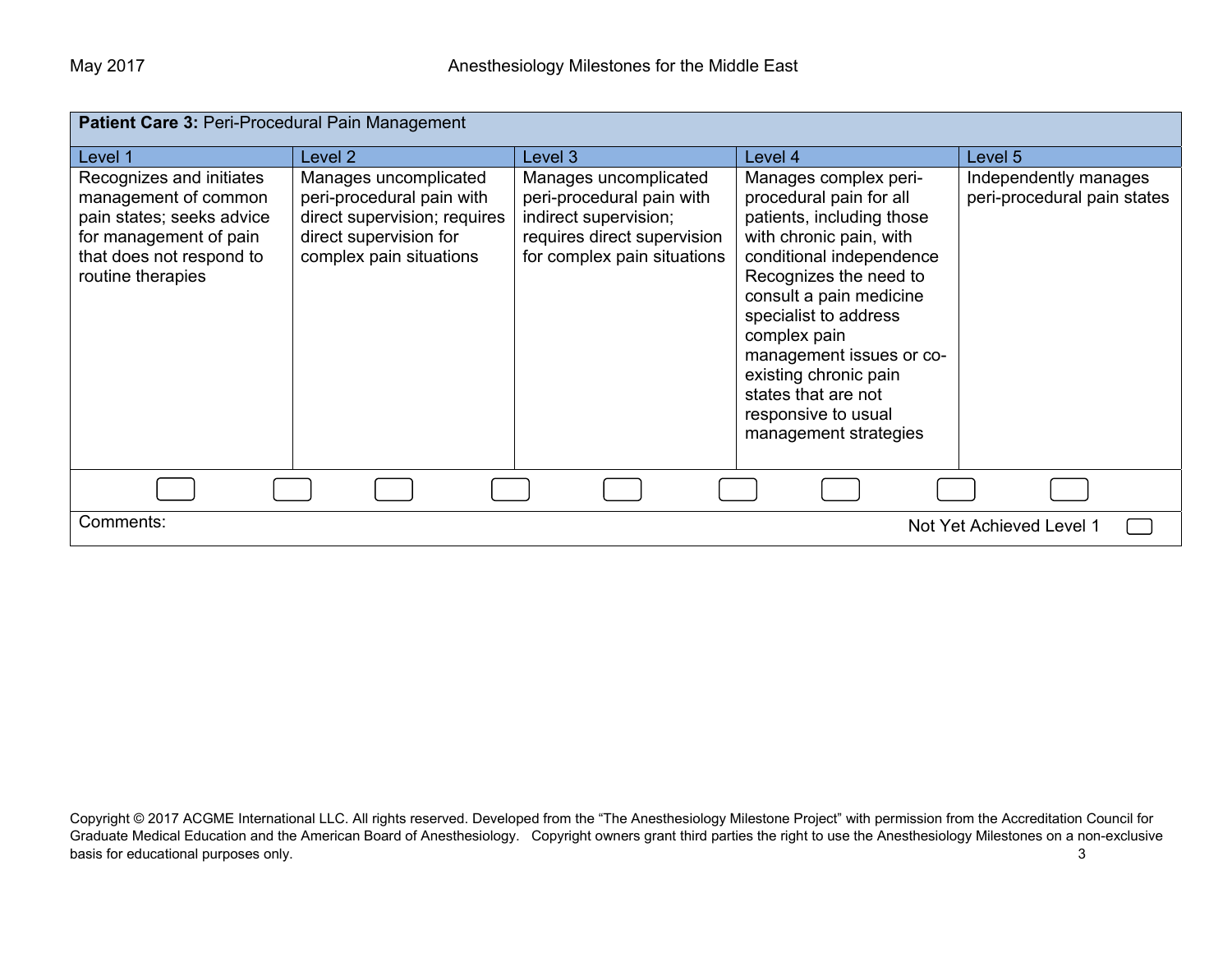| Patient Care 4: Management of Peri-Anesthetic Complications                                                                                                                     |                                                                                                                                                                                         |                                                                                                                                                                                                     |                                                                                                 |                                                                               |
|---------------------------------------------------------------------------------------------------------------------------------------------------------------------------------|-----------------------------------------------------------------------------------------------------------------------------------------------------------------------------------------|-----------------------------------------------------------------------------------------------------------------------------------------------------------------------------------------------------|-------------------------------------------------------------------------------------------------|-------------------------------------------------------------------------------|
| Level 1                                                                                                                                                                         | Level 2                                                                                                                                                                                 | Level 3                                                                                                                                                                                             | Level 4                                                                                         | Level 5                                                                       |
| Performs patient<br>assessments and<br>identifies complications<br>associated with patient<br>care; begins initial<br>management of<br>complications with direct<br>supervision | Performs post-anesthetic<br>assessment to identify<br>complications of anesthetic<br>care; begins initial<br>management of peri-<br>anesthetic complications<br>with direct supervision | Identifies and manages<br>peri-anesthetic<br>complications unique to<br>subspecialty or<br>medically_complex<br>patients, and requests<br>appropriate<br>consultations with<br>indirect supervision | Identifies and manages all<br>peri-anesthetic<br>complications with<br>conditional independence | Independently identifies<br>and manages all peri-<br>anesthetic complications |
|                                                                                                                                                                                 |                                                                                                                                                                                         |                                                                                                                                                                                                     |                                                                                                 |                                                                               |
| Comments:<br>Not Yet Achieved Level 1                                                                                                                                           |                                                                                                                                                                                         |                                                                                                                                                                                                     |                                                                                                 |                                                                               |

Copyright © 2017 ACGME International LLC. All rights reserved. Developed from the "The Anesthesiology Milestone Project" with permission from the Accreditation Council for Graduate Medical Education and the American Board of Anesthesiology. Copyright owners grant third parties the right to use the Anesthesiology Milestones on a non-exclusive  $\alpha$  basis for educational purposes only.  $\alpha$  and  $\alpha$  is the set of the set of the set of the set of the set of the set of the set of the set of the set of the set of the set of the set of the set of the set of the set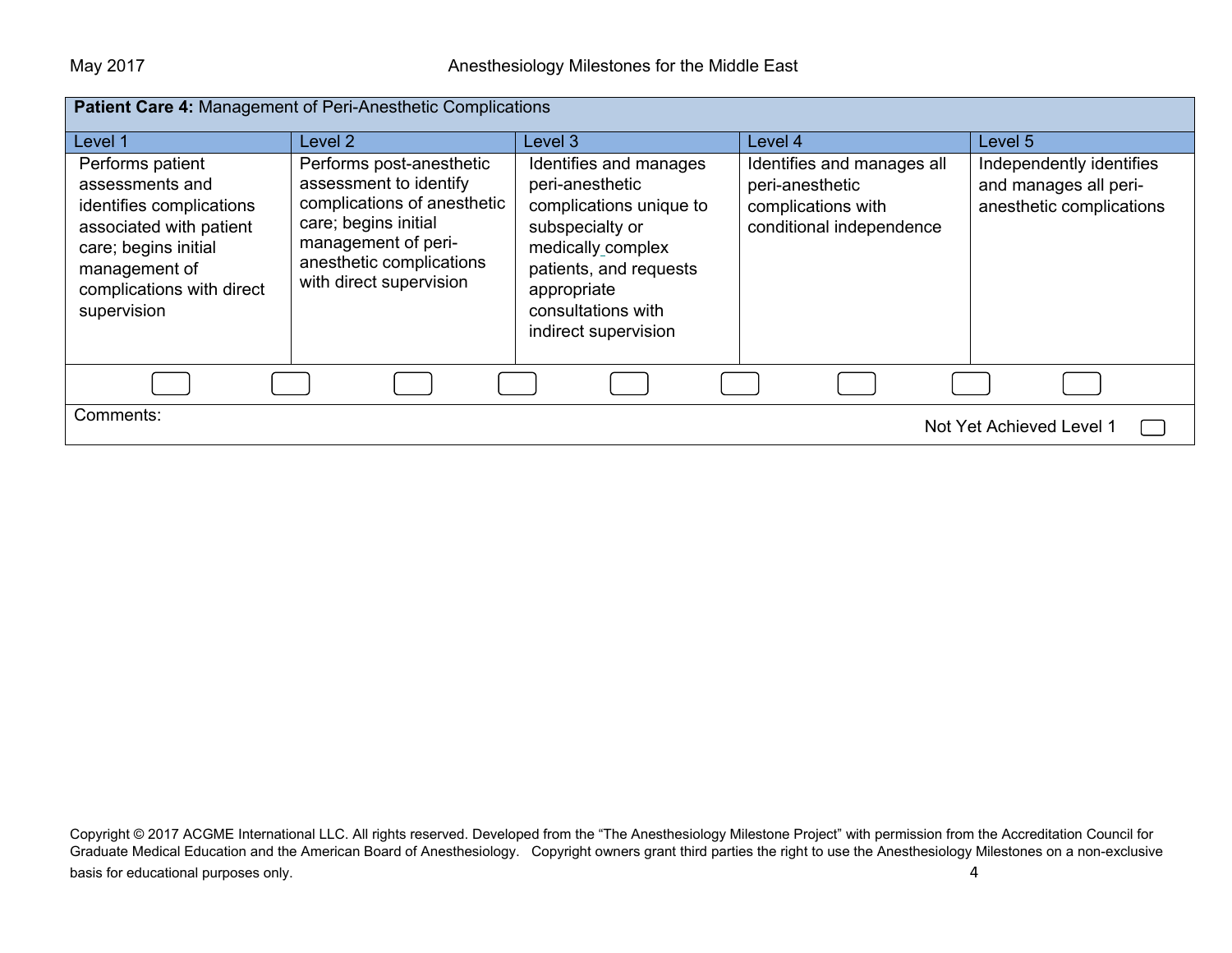| <b>Patient Care 5: Crisis Management</b>                                                                                                                      |                                                                                                                                                                                                                                          |                                                                                                                                    |                                                                                                                                                                                |                                     |
|---------------------------------------------------------------------------------------------------------------------------------------------------------------|------------------------------------------------------------------------------------------------------------------------------------------------------------------------------------------------------------------------------------------|------------------------------------------------------------------------------------------------------------------------------------|--------------------------------------------------------------------------------------------------------------------------------------------------------------------------------|-------------------------------------|
| Level 1                                                                                                                                                       | Level 2                                                                                                                                                                                                                                  | Level 3                                                                                                                            | Level 4                                                                                                                                                                        | Level 5                             |
| Recognizes acutely ill or<br>medically deteriorating<br>patients; initiates basic<br>medical care for common<br>acute events; calls for<br>help appropriately | Constructs prioritized<br>differential diagnoses that<br>include the most likely<br>etiologies for acute clinical<br>deterioration; initiates<br>treatment with indirect<br>supervision and seeks<br>direct supervision<br>appropriately | Identifies and manages<br>clinical crises with indirect<br>supervision; may require<br>direct supervision in<br>complex situations | Identifies and manages<br>clinical crises appropriately<br>with conditional<br>independence; assumes<br>increasing responsibility for<br>leadership of crisis<br>response team | Coordinates crisis team<br>response |
|                                                                                                                                                               |                                                                                                                                                                                                                                          |                                                                                                                                    |                                                                                                                                                                                |                                     |
| Not Yet Achieved Level 1<br>Comments:                                                                                                                         |                                                                                                                                                                                                                                          |                                                                                                                                    |                                                                                                                                                                                |                                     |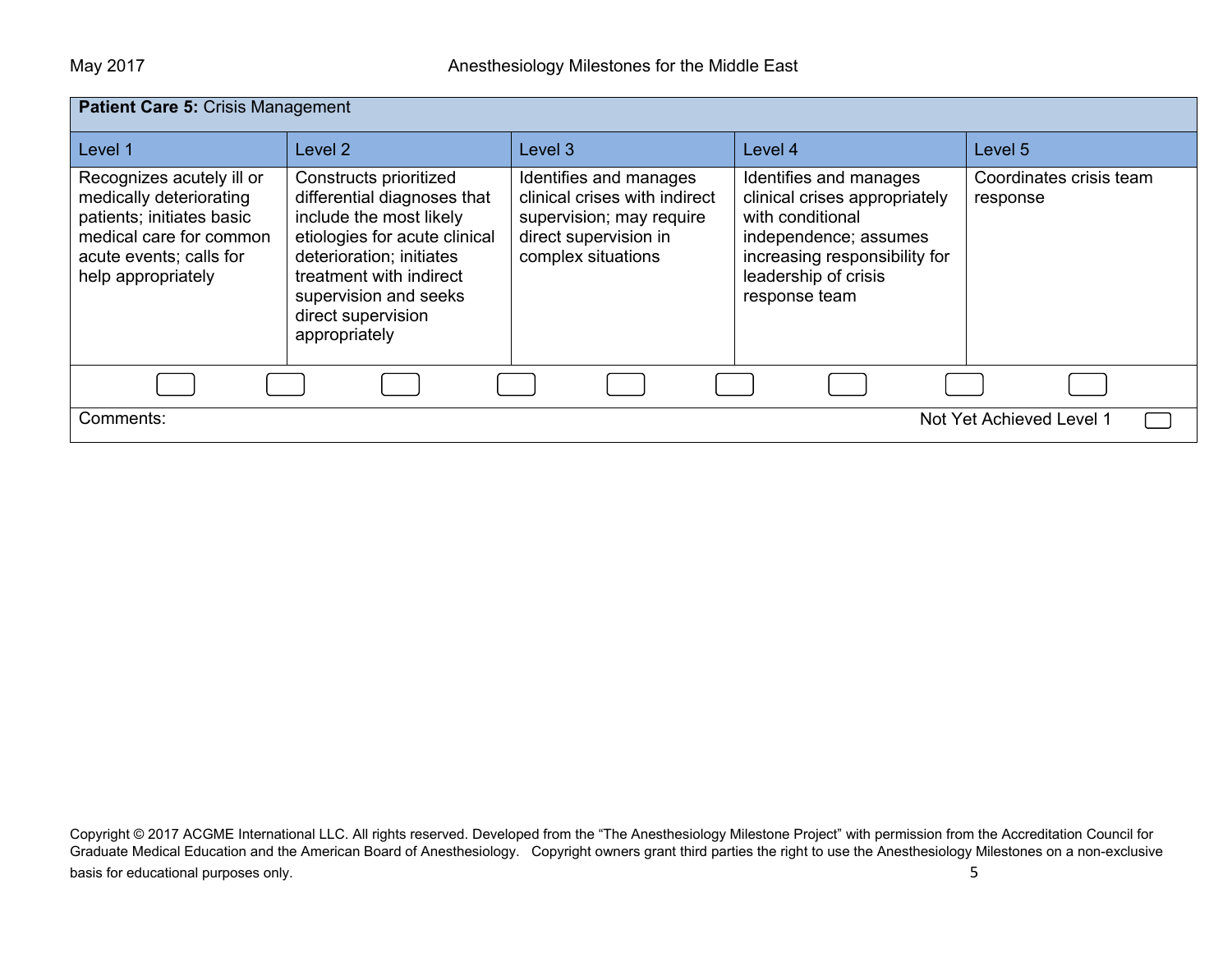| <b>Patient Care 6:</b> Triage and Management of the Critically-III Patient in a Non-Operative Setting                                                                                                     |                                                                                                                                                                                                          |                                                                                                            |                                                                                                                                                                                          |                                                                                                                                                          |
|-----------------------------------------------------------------------------------------------------------------------------------------------------------------------------------------------------------|----------------------------------------------------------------------------------------------------------------------------------------------------------------------------------------------------------|------------------------------------------------------------------------------------------------------------|------------------------------------------------------------------------------------------------------------------------------------------------------------------------------------------|----------------------------------------------------------------------------------------------------------------------------------------------------------|
| Level 1                                                                                                                                                                                                   | Level <sub>2</sub>                                                                                                                                                                                       | Level 3                                                                                                    | Level 4                                                                                                                                                                                  | Level 5                                                                                                                                                  |
| Performs a focused<br>evaluation of the critically-<br>ill patient; monitors<br>patient's clinical status to<br>identify acute changes<br>and trends;<br>communicates pertinent<br>findings to supervisor | Identifies relevant critical<br>disease processes<br>requiring urgent or<br>emergent intervention;<br>seeks assistance to<br>identify appropriate care<br>setting (e.g., ICU,<br>transitional care unit) | Identifies appropriate care<br>setting and coordinates<br>patient's disposition with<br>direct supervision | Identifies appropriate care<br>setting and coordinates<br>patient's disposition with<br>indirect supervision                                                                             | Coordinates transition of<br>care to appropriate care<br>setting; sets clinically<br>appropriate priorities when<br>resources are limited                |
| Participates in<br>development and<br>initiation of a treatment<br>plan as directed by<br>supervisor                                                                                                      | Develops, implements, and<br>appropriately modifies<br>treatment plan based on<br>patient's response with<br>direct supervision                                                                          | Prioritizes clinical<br>management of clinical<br>problems with indirect<br>supervision                    | Defines clinically<br>appropriate priorities when<br>resources are limited                                                                                                               | Serves as a consultant to<br>other members of the<br>health care team regarding<br>initial evaluation and<br>management of the<br>critically-ill patient |
|                                                                                                                                                                                                           |                                                                                                                                                                                                          |                                                                                                            | Integrates management<br>choices taking into account<br>long-term impact of<br>therapeutic decisions with<br>indirect supervision<br>Supervises other members<br>of the health care team |                                                                                                                                                          |
|                                                                                                                                                                                                           |                                                                                                                                                                                                          |                                                                                                            |                                                                                                                                                                                          |                                                                                                                                                          |
| Comments:<br>Not Yet Achieved Level 1                                                                                                                                                                     |                                                                                                                                                                                                          |                                                                                                            |                                                                                                                                                                                          |                                                                                                                                                          |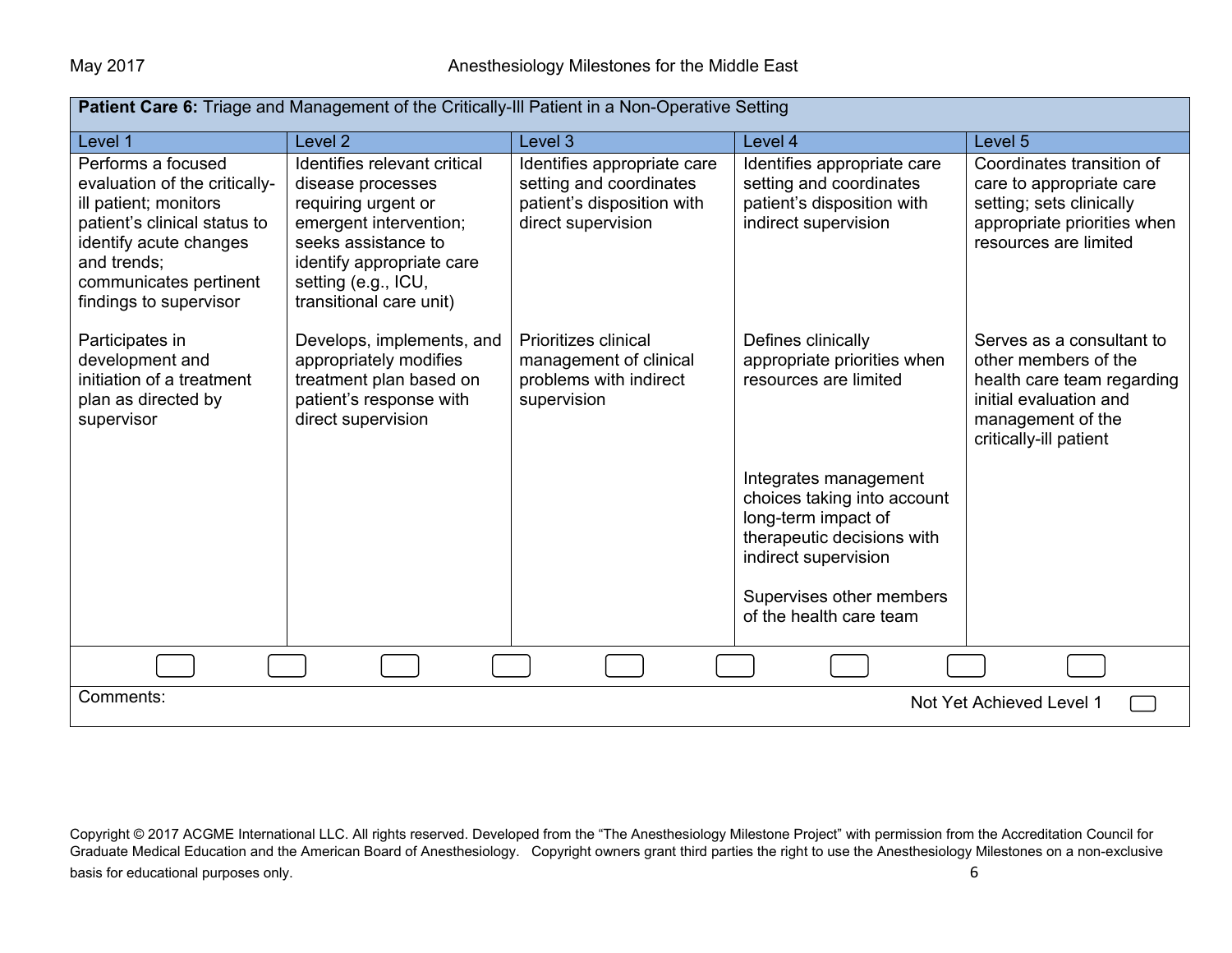| <b>Patient Care 7:</b> Acute, Chronic, and Cancer-Related Pain Consultation and Management                                           |                                                                                                                                                                                                                                                                                                                  |                                                                                                                                                                                                                                    |                                                                                                                                            |                                                                                                                                                                                          |  |
|--------------------------------------------------------------------------------------------------------------------------------------|------------------------------------------------------------------------------------------------------------------------------------------------------------------------------------------------------------------------------------------------------------------------------------------------------------------|------------------------------------------------------------------------------------------------------------------------------------------------------------------------------------------------------------------------------------|--------------------------------------------------------------------------------------------------------------------------------------------|------------------------------------------------------------------------------------------------------------------------------------------------------------------------------------------|--|
| Level 1                                                                                                                              | Level <sub>2</sub>                                                                                                                                                                                                                                                                                               | Level 3                                                                                                                                                                                                                            | Level 4                                                                                                                                    | Level 5                                                                                                                                                                                  |  |
| Performs targeted history<br>and physical examination<br>for patients with acute pain,<br>including the use of<br>common pain scales | Diagnoses common acute<br>chronic, and cancer related<br>pain syndromes; evaluates<br>efficacy of current<br>medication regiment                                                                                                                                                                                 | Formulates differential<br>diagnoses of acute, chronic,<br>and cancer related pain<br>syndromes; identifies<br>appropriate diagnostic<br>evaluation                                                                                | Acts as consultant for acute<br>pain management to junior<br>residents and other health<br>care providers with<br>conditional independence | Participates in coordination<br>of care for patients with<br>complex pain problems                                                                                                       |  |
| Initiates non-<br>interventional, routine<br>therapy for common acute<br>pain problems with<br>indirect supervision                  | Implements non-<br>interventional pain treatment<br>plans with indirect<br>supervision                                                                                                                                                                                                                           | Participates in complex<br>procedures (e.g., thoracic<br>ESI, medial branch blocks,<br>radiofrequency procedures,<br>sympathetic blocks) for<br>alleviating acute, chronic, or<br>cancer-related pain, under<br>direct supervision | Consults with non-<br>anesthesiologist specialists<br>regarding pain management<br>as appropriate                                          | Serves as a consultant to<br>other members of the health<br>care team regarding initial<br>evaluation and management<br>of the patient with acute,<br>chronic, or cancer-related<br>pain |  |
|                                                                                                                                      | Performs simple<br>interventional pain<br>procedures (e.g., trigger<br>point injections, scar<br>injections, lumbar<br>interlaminar epidural steroid<br>injection [ESI], intravenous<br>[IV] regional blocks) with<br>direct supervision<br>Identifies structures seen<br>on ultrasound and basic<br>fluoroscopy | Prescribes initial therapy for<br>pain medication, and adjusts<br>ongoing medication<br>regimens with indirect<br>supervision; uses ultrasound<br>and fluoroscopy with direct<br>supervision                                       | Recognizes treatment<br>failures and obtains<br>appropriate consultations,<br>including with a pain<br>medicine specialist                 |                                                                                                                                                                                          |  |
|                                                                                                                                      |                                                                                                                                                                                                                                                                                                                  |                                                                                                                                                                                                                                    |                                                                                                                                            |                                                                                                                                                                                          |  |
| Comments:<br>Not Yet Achieved Level 1                                                                                                |                                                                                                                                                                                                                                                                                                                  |                                                                                                                                                                                                                                    |                                                                                                                                            |                                                                                                                                                                                          |  |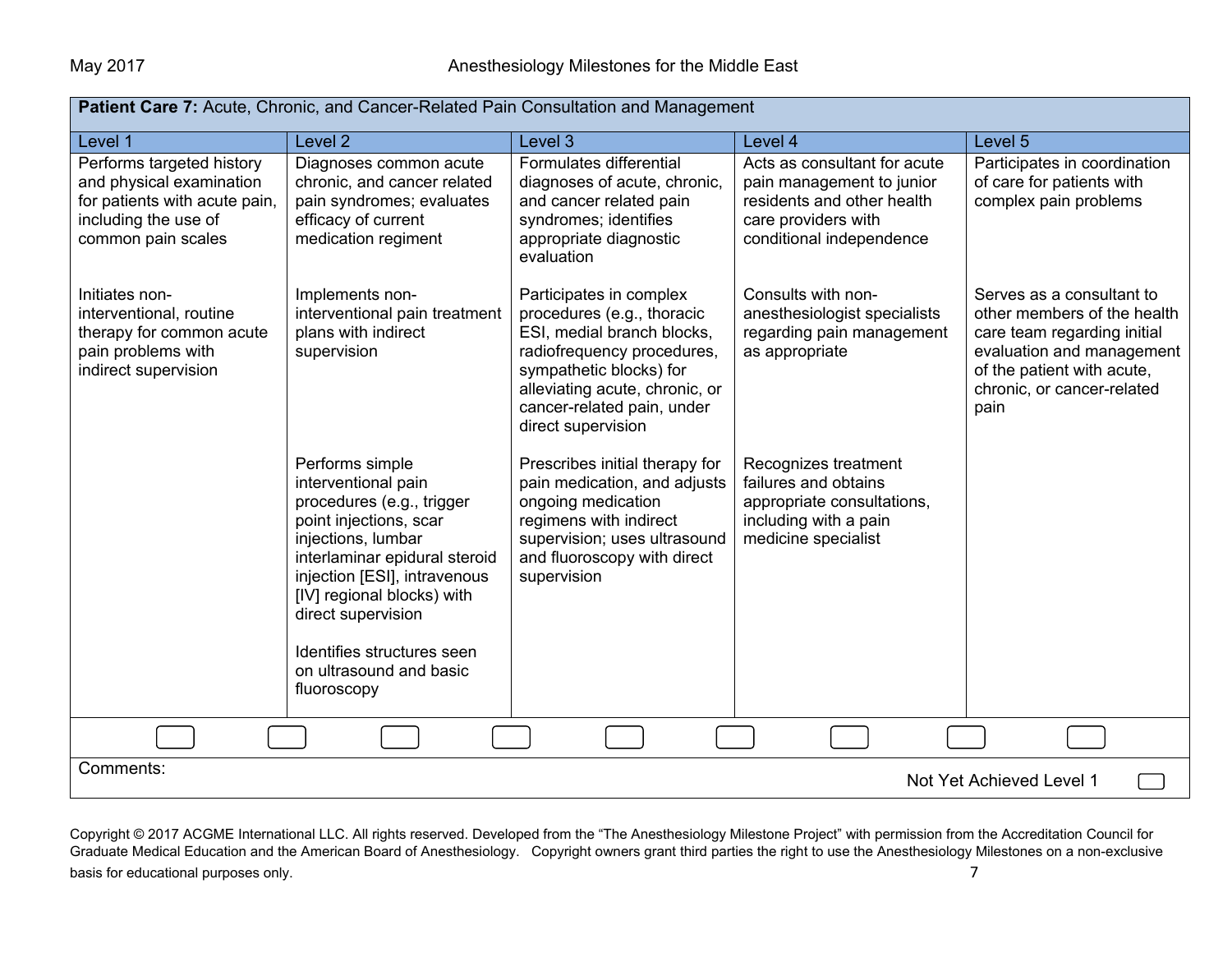| <b>Patient Care 8:</b> Technical Skills: Airway Management                                                               |                                                                                                                                                                                                                                               |                                                                                                                                                      |                                                                                                                                                                                                          |                                                                                                                                                                           |
|--------------------------------------------------------------------------------------------------------------------------|-----------------------------------------------------------------------------------------------------------------------------------------------------------------------------------------------------------------------------------------------|------------------------------------------------------------------------------------------------------------------------------------------------------|----------------------------------------------------------------------------------------------------------------------------------------------------------------------------------------------------------|---------------------------------------------------------------------------------------------------------------------------------------------------------------------------|
| Level 1                                                                                                                  | Level 2                                                                                                                                                                                                                                       | Level 3                                                                                                                                              | Level 4                                                                                                                                                                                                  | Level 5                                                                                                                                                                   |
| Recognizes airway<br>patency and adequacy of<br>ventilation based on<br>clinical assessment                              | Applies knowledge of the<br>American Society of<br>Anesthesiologist (ASA)<br>difficult airway algorithm to<br>prepare equipment and<br>supplies for airway<br>management                                                                      | Prepares appropriate<br>equipment and supplies for<br>management of difficult<br>airways, including<br>cricothyroidotomy                             | Identifies and corrects<br>problems and complications<br>associated with airway<br>management (e.g.,<br>hypoxemia during one-lung<br>ventilation, airway<br>hemorrhage) with<br>conditional independence | Independently assesses<br>and manages the airway<br>for all clinical situations<br>utilizing appropriate<br>advanced airway<br>techniques, including<br>cricothyroidotomy |
| Positions patient for<br>airway management;<br>places oral and nasal<br>airways; performs bag-<br>valve-mask ventilation | Performs basic airway<br>management in patients<br>with normal airways,<br>including endotracheal<br>intubation, supraglottic<br>airways, and<br>videolaryngoscopy<br>Recognizes need for<br>assistance and/or<br>equipment and seeks<br>help | Performs advanced<br>airway management<br>techniques, including<br>awake intubations,<br>fiberoptic intubations,<br>and lung isolation<br>techniques | Manages all airways,<br>including under special<br>situations (e.g., trauma,<br>patients with<br>tracheostomies, loss of<br>airway), with conditional<br>independence                                    | Independently supervises<br>and provides consultation<br>to other members of the<br>health care team for airway<br>management                                             |
|                                                                                                                          |                                                                                                                                                                                                                                               |                                                                                                                                                      |                                                                                                                                                                                                          |                                                                                                                                                                           |
| Comments:<br>Not Yet Achieved Level 1                                                                                    |                                                                                                                                                                                                                                               |                                                                                                                                                      |                                                                                                                                                                                                          |                                                                                                                                                                           |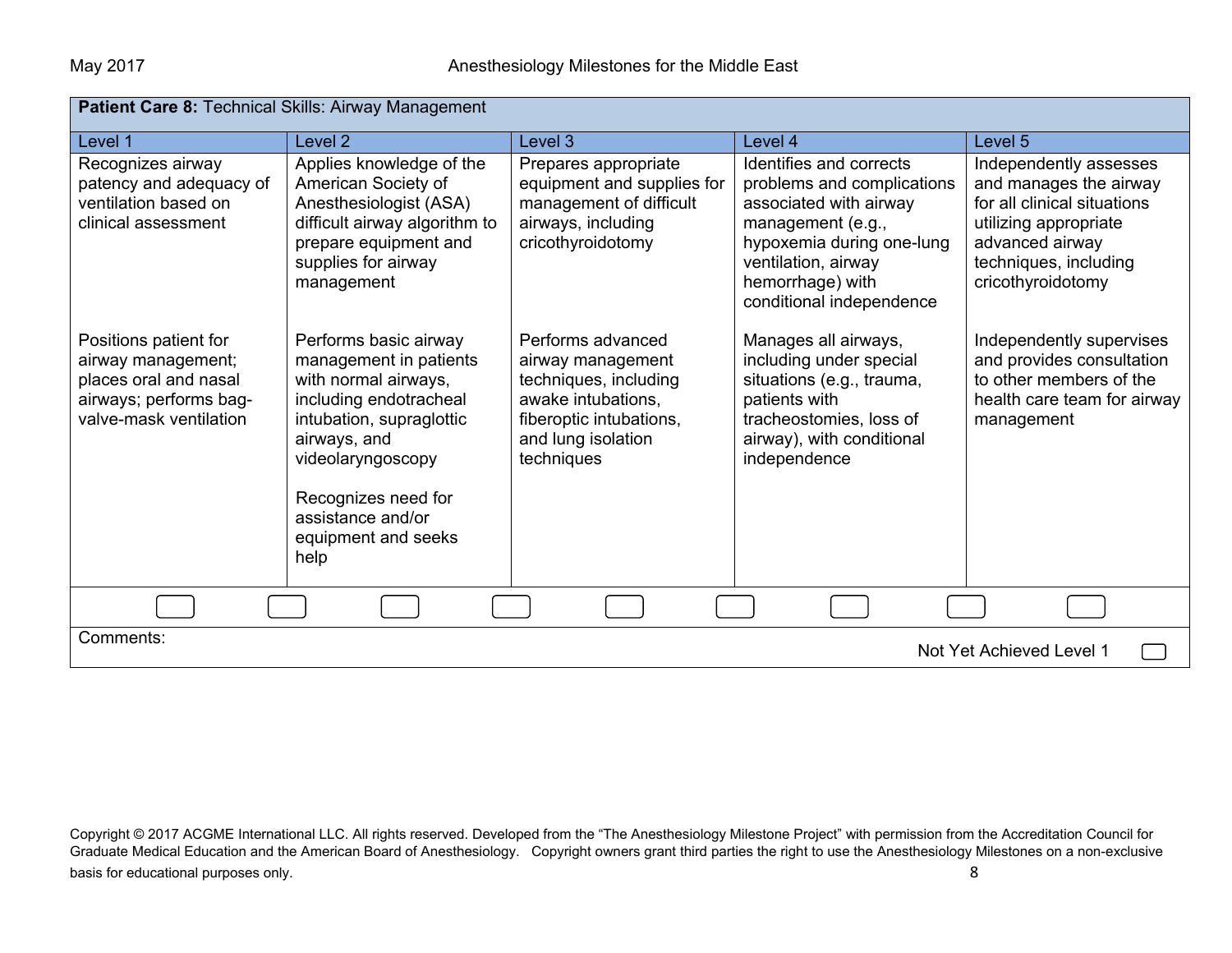| <b>Patient Care 9:</b> Technical Skills: Use and Interpretation of Monitoring and Equipment                                                                                          |                                                                                                                                           |                                                                                                                                                                                                                                   |                                                                                                                                                                                                                                     |                                                                               |  |
|--------------------------------------------------------------------------------------------------------------------------------------------------------------------------------------|-------------------------------------------------------------------------------------------------------------------------------------------|-----------------------------------------------------------------------------------------------------------------------------------------------------------------------------------------------------------------------------------|-------------------------------------------------------------------------------------------------------------------------------------------------------------------------------------------------------------------------------------|-------------------------------------------------------------------------------|--|
| Level 1                                                                                                                                                                              | Level 2                                                                                                                                   | Level 3                                                                                                                                                                                                                           | Level 4                                                                                                                                                                                                                             | Level 5                                                                       |  |
| Demonstrates the correct<br>use of standard monitoring<br>devices, including blood<br>pressure (BP) cuff,<br>electrocardiogram (ECG),<br>pulse oximeter, and<br>temperature monitors | Performs pre-anesthetic<br>equipment and machine<br>checks                                                                                | Inserts arterial catheters with<br>conditional independence and<br>central venous catheters with<br>indirect supervision                                                                                                          | Obtains vascular access in<br>complex or difficult situations<br>with conditional independence                                                                                                                                      | Independently selects and<br>uses basic and advanced<br>monitoring techniques |  |
| Interprets data from<br>standard monitoring<br>devices, including<br>recognition of artifacts                                                                                        | Inserts arterial and central<br>venous catheters with direct<br>supervision                                                               | Performs advanced<br>monitoring techniques for<br>assessing cardiac function<br>(e.g., pulmonary artery<br>catheterization, transthoracic<br>echocardiography,<br>transesophageal<br>echocardiography) with direct<br>supervision | Performs advanced monitoring<br>techniques for assessing<br>cardiac function (e.g.,<br>pulmonary artery<br>catheterization, transthoracic<br>echocardiography,<br>transesophageal<br>echocardiography) with<br>indirect supervision |                                                                               |  |
|                                                                                                                                                                                      | Demonstrates use of<br>ultrasound for placement of<br>invasive catheters<br>Interprets data from arterial<br>and central venous catheters | Applies data from advanced<br>monitoring devices (e.g.,<br>electroencephalogram [EEG],<br>motor evoked potentials<br>[MEPs], somatosensory<br>evoked potentials [SSEPs],<br>fetal monitors) with indirect<br>supervision          | Supervises other members of<br>the health care team in the<br>placement and interpretation<br>of monitoring techniques                                                                                                              |                                                                               |  |
|                                                                                                                                                                                      | Recognizes and appropriately<br>troubleshoots malfunctions of<br>standard ASA monitoring<br>equipment and anesthesia<br>machines          | Recognizes and<br>appropriately troubleshoots<br>malfunctions of advanced<br>monitoring equipment                                                                                                                                 | Recognizes equipment<br>malfunctions and<br>troubleshoots appropriately                                                                                                                                                             |                                                                               |  |
|                                                                                                                                                                                      |                                                                                                                                           |                                                                                                                                                                                                                                   |                                                                                                                                                                                                                                     |                                                                               |  |
| Comments:                                                                                                                                                                            |                                                                                                                                           |                                                                                                                                                                                                                                   |                                                                                                                                                                                                                                     | Not Yet Achieved Level 1                                                      |  |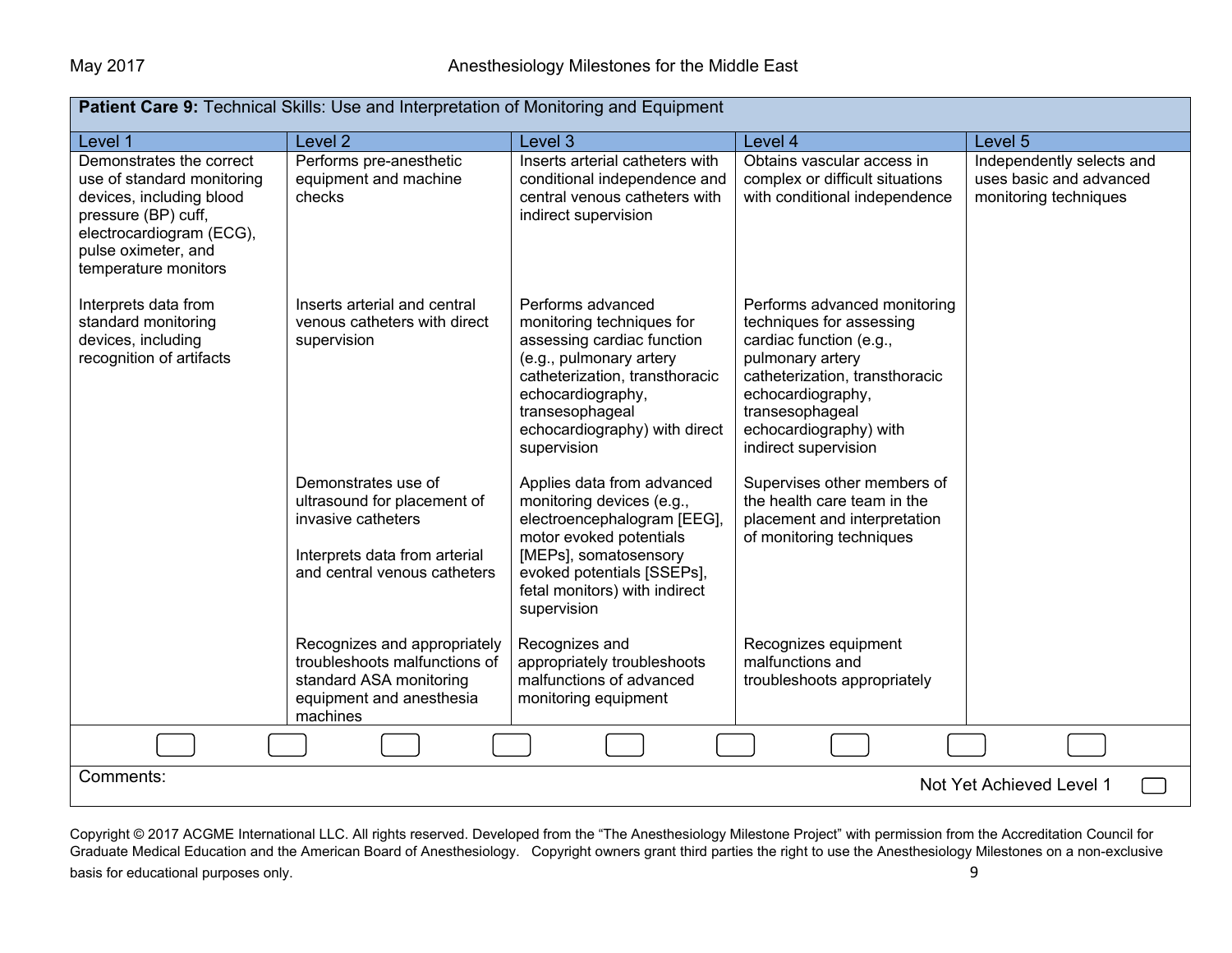| Patient Care 10: Technical Skills: Regional Anesthesia                                                                  |                                                                                                                                  |                                                                                                                                                                                                                                               |                                                                                                                                                        |                                                                                              |
|-------------------------------------------------------------------------------------------------------------------------|----------------------------------------------------------------------------------------------------------------------------------|-----------------------------------------------------------------------------------------------------------------------------------------------------------------------------------------------------------------------------------------------|--------------------------------------------------------------------------------------------------------------------------------------------------------|----------------------------------------------------------------------------------------------|
| Level 1                                                                                                                 | Level <sub>2</sub>                                                                                                               | Level 3                                                                                                                                                                                                                                       | Level 4                                                                                                                                                | Level 5                                                                                      |
| Demonstrates sterile<br>technique                                                                                       | Applies appropriate<br>monitors and prepares<br>resuscitative equipment<br>prior to performing regional<br>anesthesia procedures | Performs peripheral nerve<br>blocks and regional<br>anesthesia under direct<br>supervision, including both<br>upper and lower extremity<br>blocks and thoracic<br>epidurals                                                                   | Performs spinal, epidural,<br>and peripheral nerve blocks<br>with conditional<br>independence                                                          | Independently performs<br>peripheral and neuraxial<br>regional anesthesia<br>techniques      |
| Administers infiltrative<br>local anesthetics for<br>procedures under direct<br>supervision                             | Performs spinal and<br>epidural anesthesia under<br>direct supervision                                                           | Uses ultrasound or nerve<br>stimulator guided<br>techniques appropriately                                                                                                                                                                     | Supervises junior residents<br>in performing regional<br>anesthetics and other<br>health care providers on<br>issues related to regional<br>anesthesia |                                                                                              |
| Identifies physiologic<br>changes associated with<br>local anesthesia<br>administration and seeks<br>help appropriately | Recognizes problems or<br>complications associated<br>with regional anesthesia,<br>and manages them with<br>direct supervision   | Performs common<br>pediatric regional<br>anesthetics (e.g., caudal<br>blockade) with direct<br>supervision<br>Recognizes problems or<br>complications associated<br>with regional anesthesia<br>and manages them with<br>indirect supervision | Manages problems or<br>complications associated<br>with regional anesthesia<br>with conditional<br>independence                                        | Independently manages<br>problems or complications<br>associated with regional<br>anesthesia |
|                                                                                                                         |                                                                                                                                  |                                                                                                                                                                                                                                               |                                                                                                                                                        |                                                                                              |
| Comments:<br>Not Yet Achieved Level 1                                                                                   |                                                                                                                                  |                                                                                                                                                                                                                                               |                                                                                                                                                        |                                                                                              |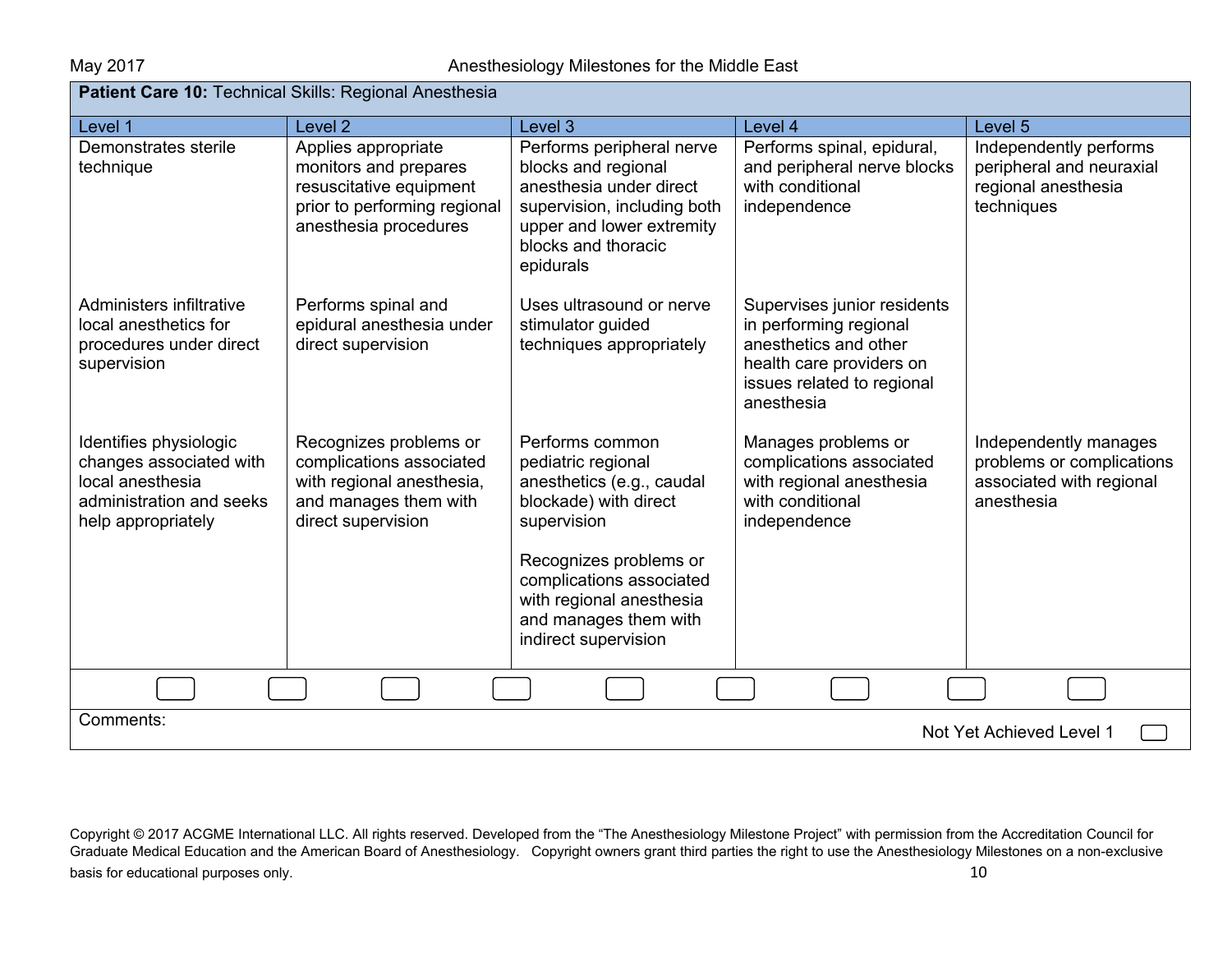| <b>Medical Knowledge 1:</b> Knowledge of Biomedical, Clinical, Epidemiological, and Social-Behavioral Sciences as Outlined in the American Board<br>of Anesthesiology Content Outline |                                                                                                                                                                                                        |                                                                                                                                                        |                                                                                                                  |                                                                                                                                                 |
|---------------------------------------------------------------------------------------------------------------------------------------------------------------------------------------|--------------------------------------------------------------------------------------------------------------------------------------------------------------------------------------------------------|--------------------------------------------------------------------------------------------------------------------------------------------------------|------------------------------------------------------------------------------------------------------------------|-------------------------------------------------------------------------------------------------------------------------------------------------|
| Level 1                                                                                                                                                                               | Level 2                                                                                                                                                                                                | Level 3                                                                                                                                                | Level 4                                                                                                          | Level 5                                                                                                                                         |
| Demonstrates knowledge<br>of the etiology,<br>pathophysiology,<br>diagnosis, and treatment<br>of common medical and<br>surgical problems                                              | Achieves satisfactory<br>Medical Knowledge rating<br>by the Clinical<br><b>Competency Committee</b><br>(CCC) related to the<br>anesthetic care of healthy<br>patients undergoing<br>routine procedures | Achieves satisfactory<br>Medical Knowledge rating<br>by the CCC related to the<br>anesthetic care of<br>subspecialty or medically-<br>complex patients | Achieves satisfactory<br>Medical Knowledge rating<br>by the CCC related to<br>anesthetic care of all<br>patients | Becomes certified by Arab<br>Board of Health<br>Specialization in<br>Anesthesiology and<br>Intensive Care/European<br>Diploma of Anesthesiology |
|                                                                                                                                                                                       |                                                                                                                                                                                                        |                                                                                                                                                        |                                                                                                                  |                                                                                                                                                 |
| Comments:<br>Not Yet Achieved Level 1                                                                                                                                                 |                                                                                                                                                                                                        |                                                                                                                                                        |                                                                                                                  |                                                                                                                                                 |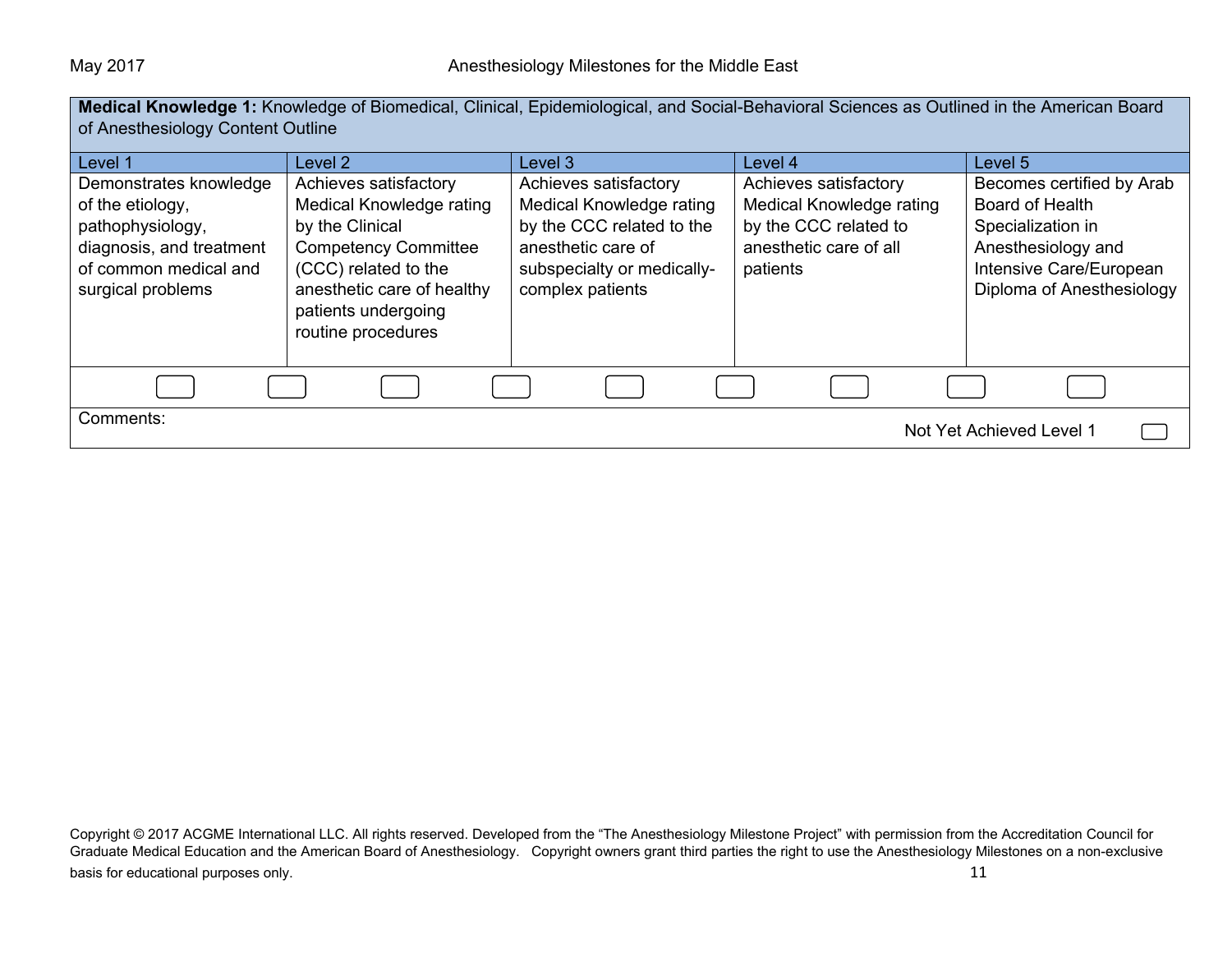| <b>Systems-Based Practice 1: Patient Safety and Quality Improvement</b> |                                                         |                                                |                                          |                                         |  |
|-------------------------------------------------------------------------|---------------------------------------------------------|------------------------------------------------|------------------------------------------|-----------------------------------------|--|
| Level 1                                                                 | Level 2                                                 | Level 3                                        | Level 4                                  | Level 5                                 |  |
| Demonstrates knowledge                                                  | Identifies system factors                               | Participates in analysis of                    | Conducts analysis of                     | Actively engages teams                  |  |
| of common patient safety                                                | that lead to patient safety                             | patient safety events                          | patient safety events and                | and processes to modify                 |  |
| events                                                                  | events                                                  | (simulated or actual)                          | offers error prevention                  | systems to prevent patient              |  |
|                                                                         |                                                         |                                                | strategies (simulated or<br>actual)      | safety events                           |  |
| Demonstrates knowledge                                                  | Reports patient safety                                  | Participates in disclosure                     | Discloses patient safety                 | Role models or mentors                  |  |
| of how to report patient                                                | events through institutional                            | of patient safety events to                    | events to patients and                   | others in the disclosure of             |  |
| safety events                                                           | reporting systems (actual                               | patients and families<br>(simulated or actual) | families (simulated or                   | patient safety events                   |  |
|                                                                         | or simulated)                                           |                                                | actual)                                  |                                         |  |
| Demonstrates knowledge                                                  | Describes local quality                                 | Participates in local                          | Demonstrates the skills                  | Creates, implements, and                |  |
| of basic quality                                                        | improvement initiatives                                 | quality improvement                            | required to identify,                    | assesses quality                        |  |
| improvement                                                             | (e.g., community                                        | initiatives                                    | develop, implement, and                  | improvement initiatives at              |  |
| methodologies and metrics                                               | vaccination rate, infection<br>rate, smoking cessation) |                                                | analyze a quality<br>improvement project | the institutional or<br>community level |  |
|                                                                         |                                                         |                                                |                                          |                                         |  |
|                                                                         |                                                         |                                                |                                          |                                         |  |
| Comments:<br>Not Yet Achieved Level 1                                   |                                                         |                                                |                                          |                                         |  |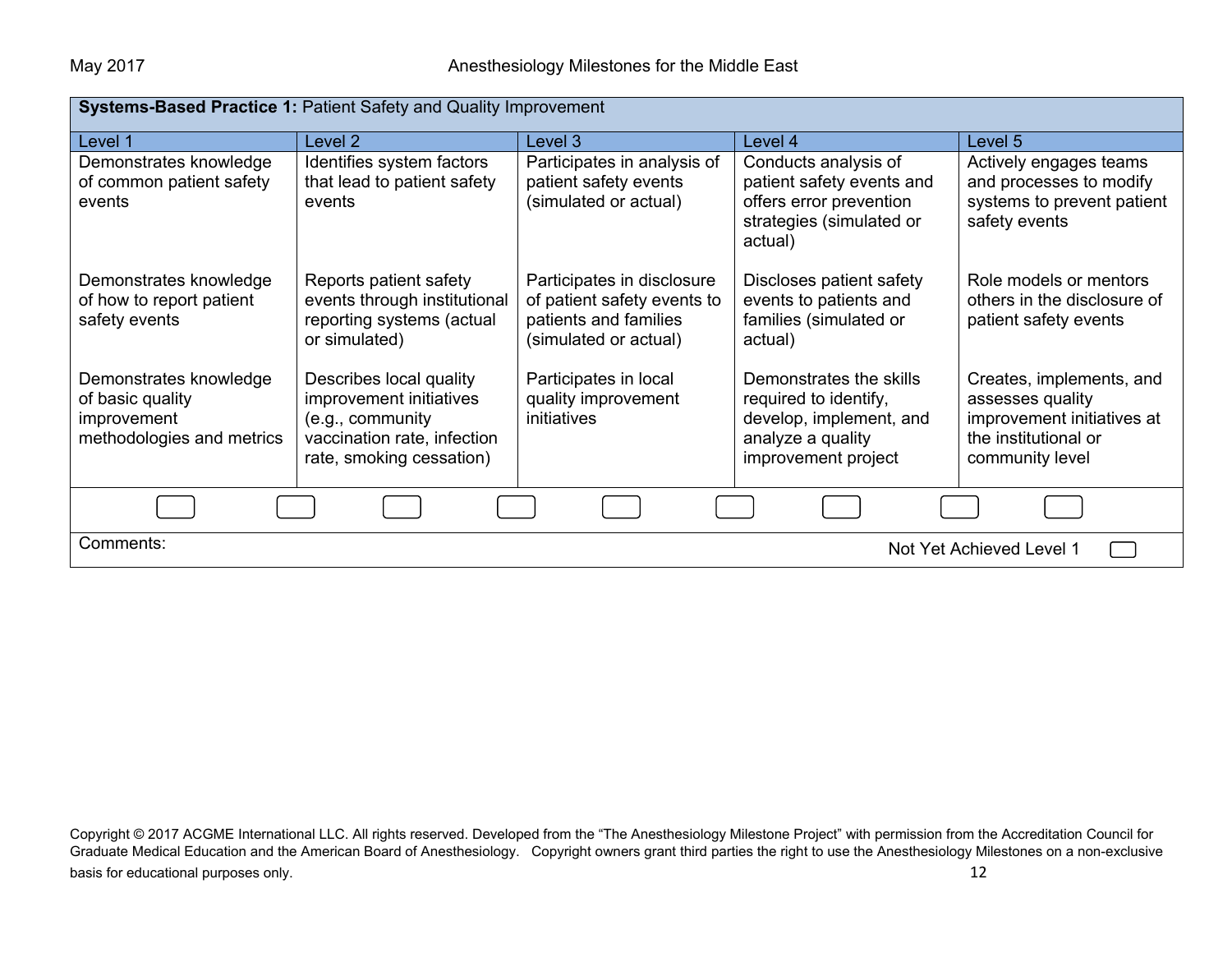| Systems-Based Practice 2: System Navigation for Patient-Centered Care                    |                                                                                                                                        |                                                                                                                                             |                                                                                                                                                                               |                                                                                                                                 |  |
|------------------------------------------------------------------------------------------|----------------------------------------------------------------------------------------------------------------------------------------|---------------------------------------------------------------------------------------------------------------------------------------------|-------------------------------------------------------------------------------------------------------------------------------------------------------------------------------|---------------------------------------------------------------------------------------------------------------------------------|--|
| Level 1                                                                                  | Level <sub>2</sub>                                                                                                                     | Level 3                                                                                                                                     | Level 4                                                                                                                                                                       | Level 5                                                                                                                         |  |
| Demonstrates knowledge<br>of care coordination                                           | Coordinates care of<br>patients in routine clinical<br>situations effectively<br>utilizing the roles of the<br>interprofessional teams | Coordinates care of<br>patients in complex<br>clinical situations<br>effectively utilizing the<br>roles of their<br>interprofessional teams | Role models effective<br>coordination of patient-<br>centered care among<br>different disciplines and<br>specialties                                                          | Analyzes the process of<br>care coordination and<br>leads in the design and<br>implementation of<br>improvements                |  |
| Identifies key elements for<br>safe and effective<br>transitions of care and<br>handoffs | Performs safe and<br>effective transitions of<br>care/handoffs in routine<br>clinical situations                                       | Performs safe and<br>effective transitions of<br>care/handoffs in complex<br>clinical situations                                            | Role models and<br>advocates for safe and<br>effective transitions of<br>care/handoffs within and<br>across health care delivery<br>systems, including<br>outpatient settings | Improves quality of<br>transitions of care within<br>and across health care<br>delivery systems to<br>optimize patient outcomes |  |
| Demonstrates knowledge<br>of population and<br>community health needs<br>and disparities | Identifies specific<br>population and community<br>health needs and<br>inequities for their local<br>population                        | Uses local resources<br>effectively to meet the<br>needs of a patient<br>population and community                                           | Participates in changing<br>and adapting practice to<br>provide for the needs of<br>specific populations                                                                      | Leads innovations and<br>advocates for populations<br>and communities with<br>health care inequities                            |  |
|                                                                                          |                                                                                                                                        |                                                                                                                                             |                                                                                                                                                                               |                                                                                                                                 |  |
| Comments:<br>Not Yet Achieved Level 1                                                    |                                                                                                                                        |                                                                                                                                             |                                                                                                                                                                               |                                                                                                                                 |  |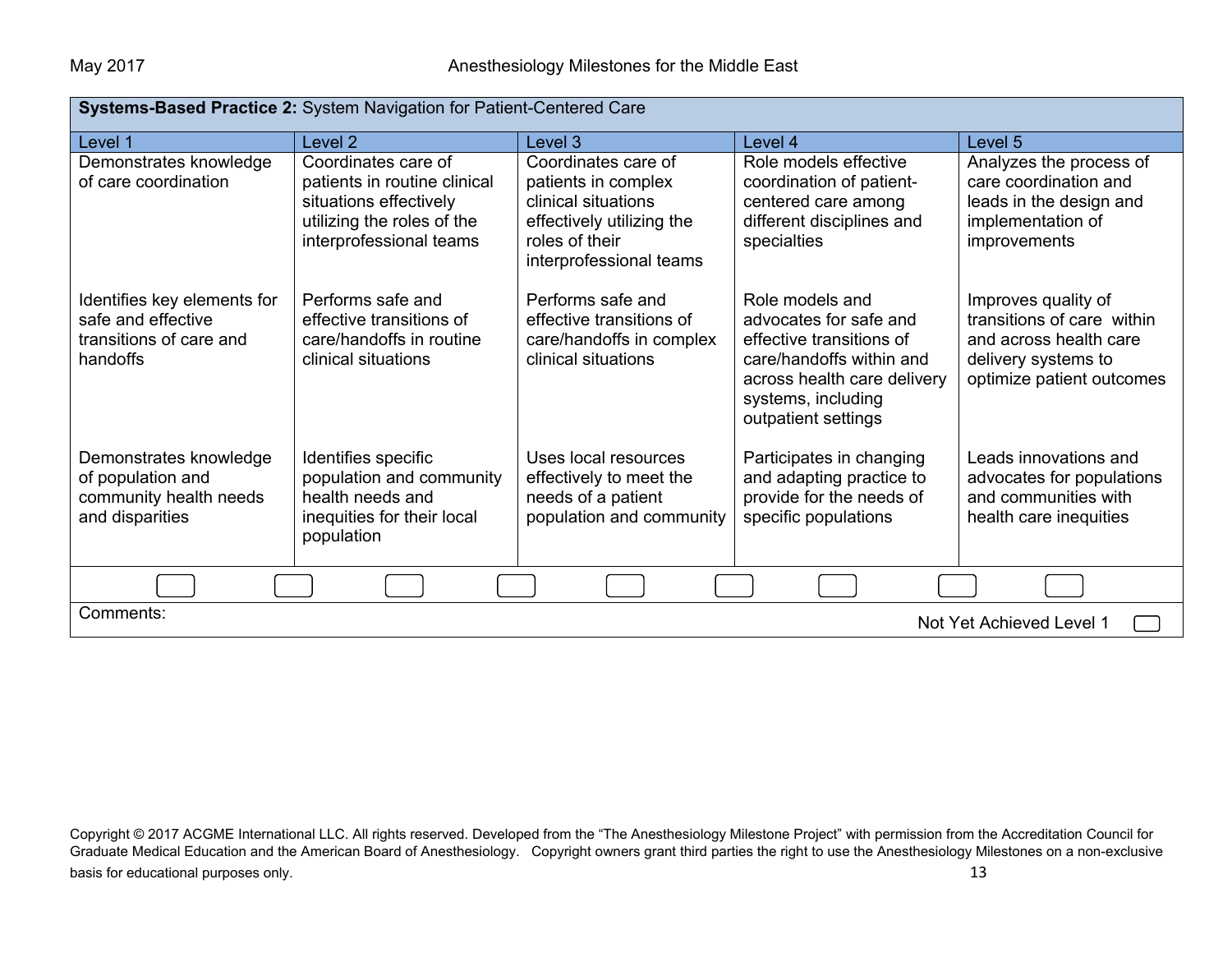| <b>Systems-Based Practice 3: Physician Role in Health Care Systems</b>                                                                         |                                                                                                                                  |                                                                                                                                          |                                                                                                                                                                                                  |                                                                                                                        |  |
|------------------------------------------------------------------------------------------------------------------------------------------------|----------------------------------------------------------------------------------------------------------------------------------|------------------------------------------------------------------------------------------------------------------------------------------|--------------------------------------------------------------------------------------------------------------------------------------------------------------------------------------------------|------------------------------------------------------------------------------------------------------------------------|--|
| Level 1                                                                                                                                        | Level <sub>2</sub>                                                                                                               | Level 3                                                                                                                                  | Level 4                                                                                                                                                                                          | Level 5                                                                                                                |  |
| Identifies components of<br>the complex health care<br>system                                                                                  | Describes the physician's<br>role and how the<br>interrelated components of<br>complex health care<br>system impact patient care | Analyzes how personal<br>practice affects the system<br>(e.g., length of stay,<br>readmission rates, clinical<br>efficiency)             | Manages the interrelated<br>components of the<br>complex health care<br>systems for efficient and<br>effective patient care                                                                      | Advocates for or leads<br>change to enhance<br>systems for high value,<br>efficient, and effective<br>patient care     |  |
| Describes basic health<br>payment systems,<br>including government,<br>private, public, and<br>uninsured care and<br>different practice models | Delivers care informed by<br>patient specific payment<br>model                                                                   | Utilizes shared decision<br>making in patient care,<br>taking into consideration<br>payment models<br>Identifies resources and           | Advocates for patient care<br>understanding the<br>limitations of each<br>patient's payment model<br>(e.g., community<br>resources, patient<br>assistance resources)<br>Describes basic elements | Participates in advocacy<br>activities for health policy<br>to better align payment<br>systems with high value<br>care |  |
|                                                                                                                                                |                                                                                                                                  | effectively plans for<br>transition to practice (e.g.,<br>information technology,<br>legal, billing and coding,<br>financial, personnel) | needed to transition to<br>practice (e.g., contract<br>negotiations, malpractice<br>insurance, government<br>regulation, compliance)                                                             |                                                                                                                        |  |
|                                                                                                                                                |                                                                                                                                  |                                                                                                                                          |                                                                                                                                                                                                  |                                                                                                                        |  |
| Comments:<br>Not Yet Achieved Level 1                                                                                                          |                                                                                                                                  |                                                                                                                                          |                                                                                                                                                                                                  |                                                                                                                        |  |

Copyright © 2017 ACGME International LLC. All rights reserved. Developed from the "The Anesthesiology Milestone Project" with permission from the Accreditation Council for Graduate Medical Education and the American Board of Anesthesiology. Copyright owners grant third parties the right to use the Anesthesiology Milestones on a non-exclusive basis for educational purposes only. **14** and the set of the set of the set of the set of the set of the set of the set of the set of the set of the set of the set of the set of the set of the set of the set of the set of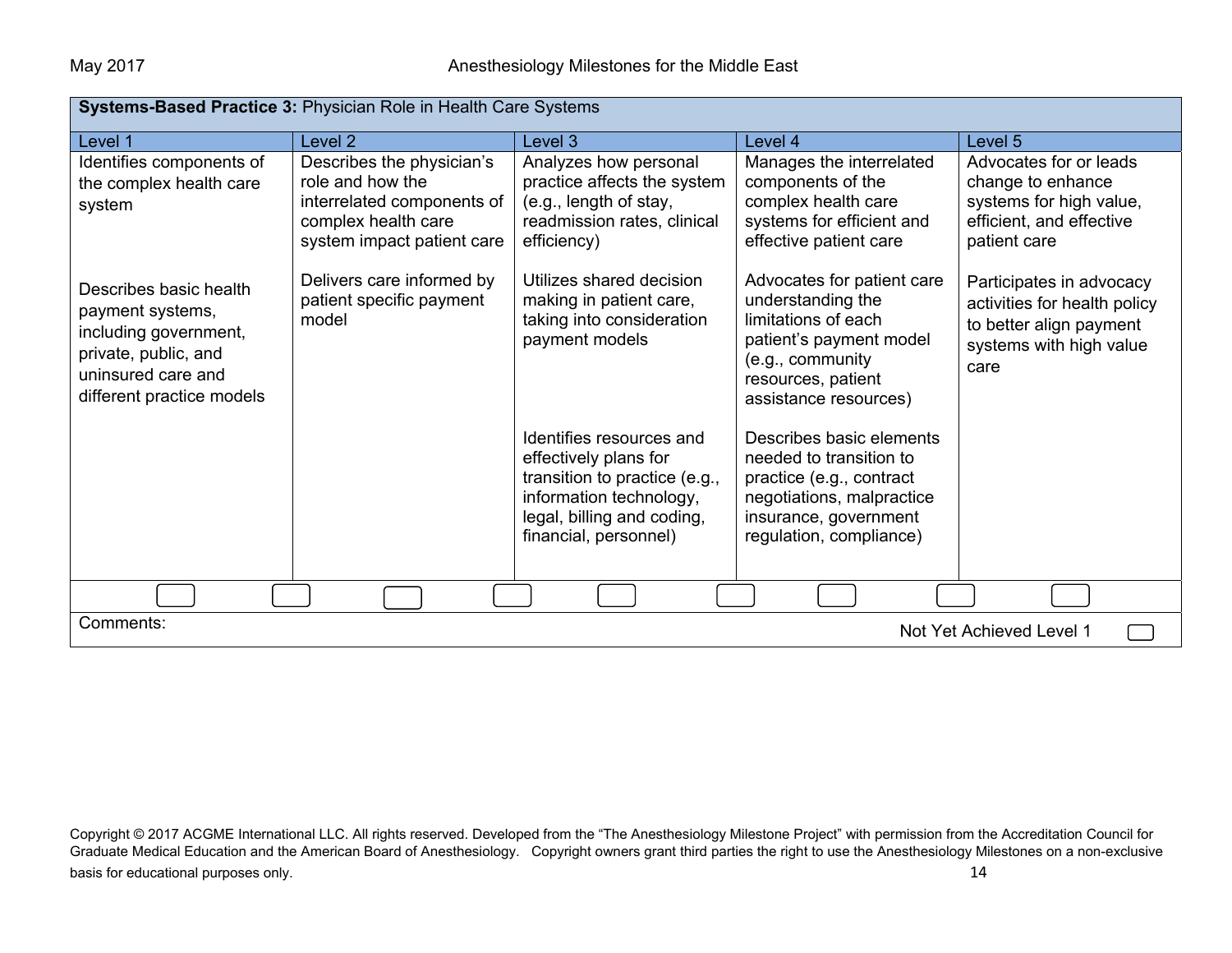| Practice-Based Learning and Improvement 1: Evidence-Based and Informed Practice                                                                             |                                                                                                                             |                                                                                                                                  |                                                                                                                                                                     |                                                                                                                                                    |
|-------------------------------------------------------------------------------------------------------------------------------------------------------------|-----------------------------------------------------------------------------------------------------------------------------|----------------------------------------------------------------------------------------------------------------------------------|---------------------------------------------------------------------------------------------------------------------------------------------------------------------|----------------------------------------------------------------------------------------------------------------------------------------------------|
| Level 1                                                                                                                                                     | Level 2                                                                                                                     | Level 3                                                                                                                          | Level 4                                                                                                                                                             | Level 5                                                                                                                                            |
| Demonstrates how to<br>access and use available<br>evidence, and incorporate<br>patient preferences and<br>values in order to care for a<br>routine patient | Articulates clinical<br>questions and elicits<br>patient preferences and<br>values in order to guide<br>evidence-based care | Locates and applies the<br>best available evidence,<br>integrated with patient<br>preference, to the care<br>of complex patients | Critically appraises and<br>applies evidence even in<br>the face of uncertainty and<br>conflicting evidence to<br>guide care, tailored to the<br>individual patient | Coaches others to critically<br>appraise and apply<br>evidence for complex<br>patients, and/or<br>participates in the<br>development of guidelines |
|                                                                                                                                                             |                                                                                                                             |                                                                                                                                  |                                                                                                                                                                     |                                                                                                                                                    |
| Comments:<br>Not Yet Achieved Level 1                                                                                                                       |                                                                                                                             |                                                                                                                                  |                                                                                                                                                                     |                                                                                                                                                    |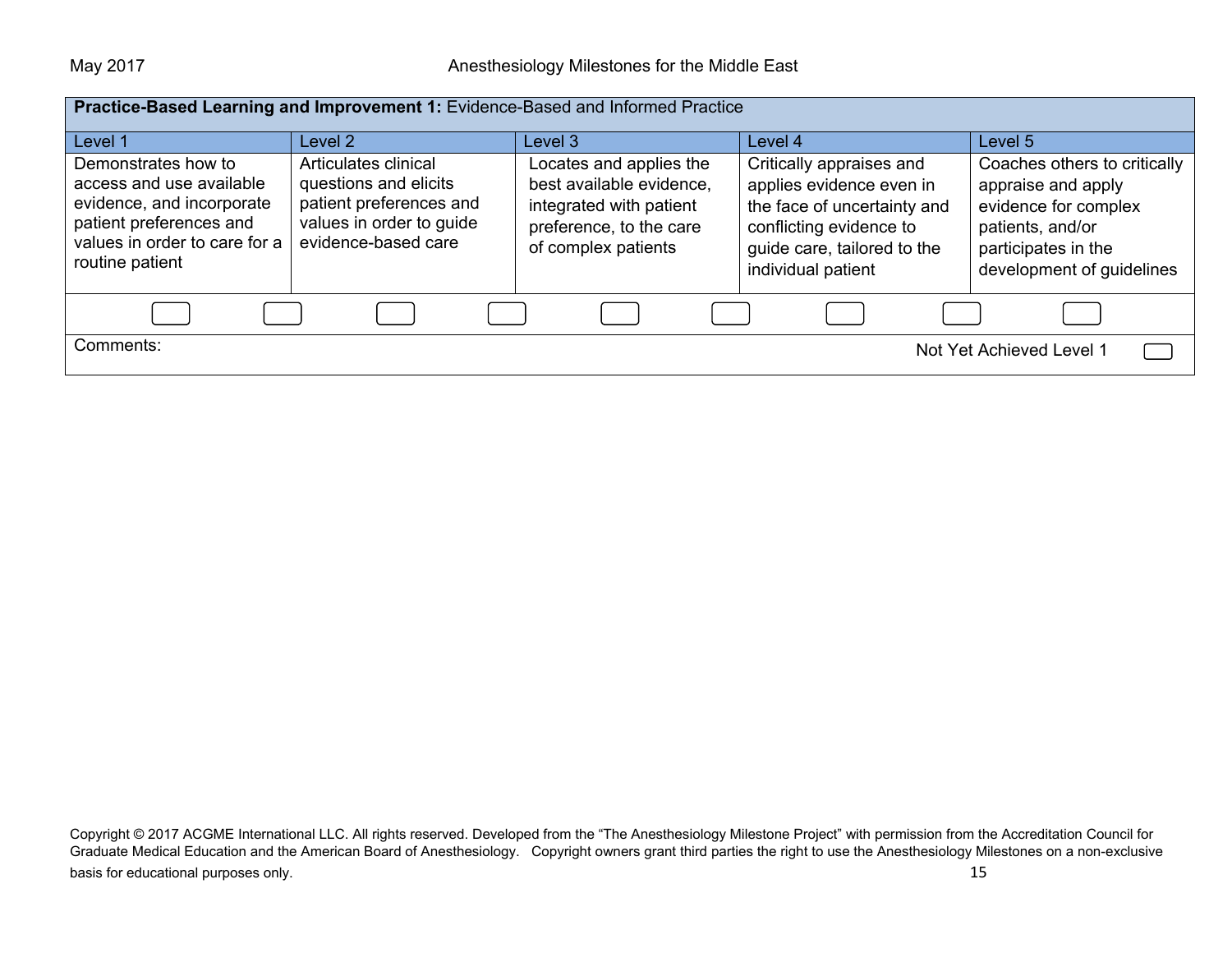| Practice-Based Learning and Improvement 2: Reflective Practice and Commitment to Personal Growth      |                                                                                                                        |                                                                                                                                            |                                                                                                                                      |                                                                                            |
|-------------------------------------------------------------------------------------------------------|------------------------------------------------------------------------------------------------------------------------|--------------------------------------------------------------------------------------------------------------------------------------------|--------------------------------------------------------------------------------------------------------------------------------------|--------------------------------------------------------------------------------------------|
| Level 1                                                                                               | Level <sub>2</sub>                                                                                                     | Level 3                                                                                                                                    | Level 4                                                                                                                              | Level 5                                                                                    |
| Accepts responsibility for<br>personal and professional<br>development by<br>establishing goals       | Demonstrates openness to<br>performance data<br>(feedback and other input)<br>in order to inform goals                 | Seeks performance data<br>episodically, with<br>adaptability and humility                                                                  | Intentionally seeks<br>performance data<br>consistently, with<br>adaptability and humility                                           | Role models consistently<br>seeking performance data,<br>with adaptability and<br>humility |
| Identifies the factors that<br>contribute to gap(s)<br>between expectations and<br>actual performance | Analyzes and reflects on<br>the factors that contribute<br>to gap(s) between<br>expectations and actual<br>performance | Analyzes, reflects on, and<br>institutes behavioral<br>change(s) to narrow the<br>gap(s) between<br>expectations and actual<br>performance | Challenges assumptions<br>and considers alternatives<br>in narrowing the gap $(s)$<br>between expectations and<br>actual performance | Coaches others on<br>reflective practice                                                   |
| Actively seeks<br>opportunities to improve                                                            | Designs and implements a<br>learning plan, with<br>prompting                                                           | Independently creates and<br>implements a learning plan                                                                                    | Uses performance data to<br>measure the effectiveness<br>of the learning plan and,<br>when necessary, improves<br>ıt.                | Facilitates the design and<br>implementation of learning<br>plans for others               |
|                                                                                                       |                                                                                                                        |                                                                                                                                            |                                                                                                                                      |                                                                                            |
| Comments:<br>Not Yet Achieved Level 1                                                                 |                                                                                                                        |                                                                                                                                            |                                                                                                                                      |                                                                                            |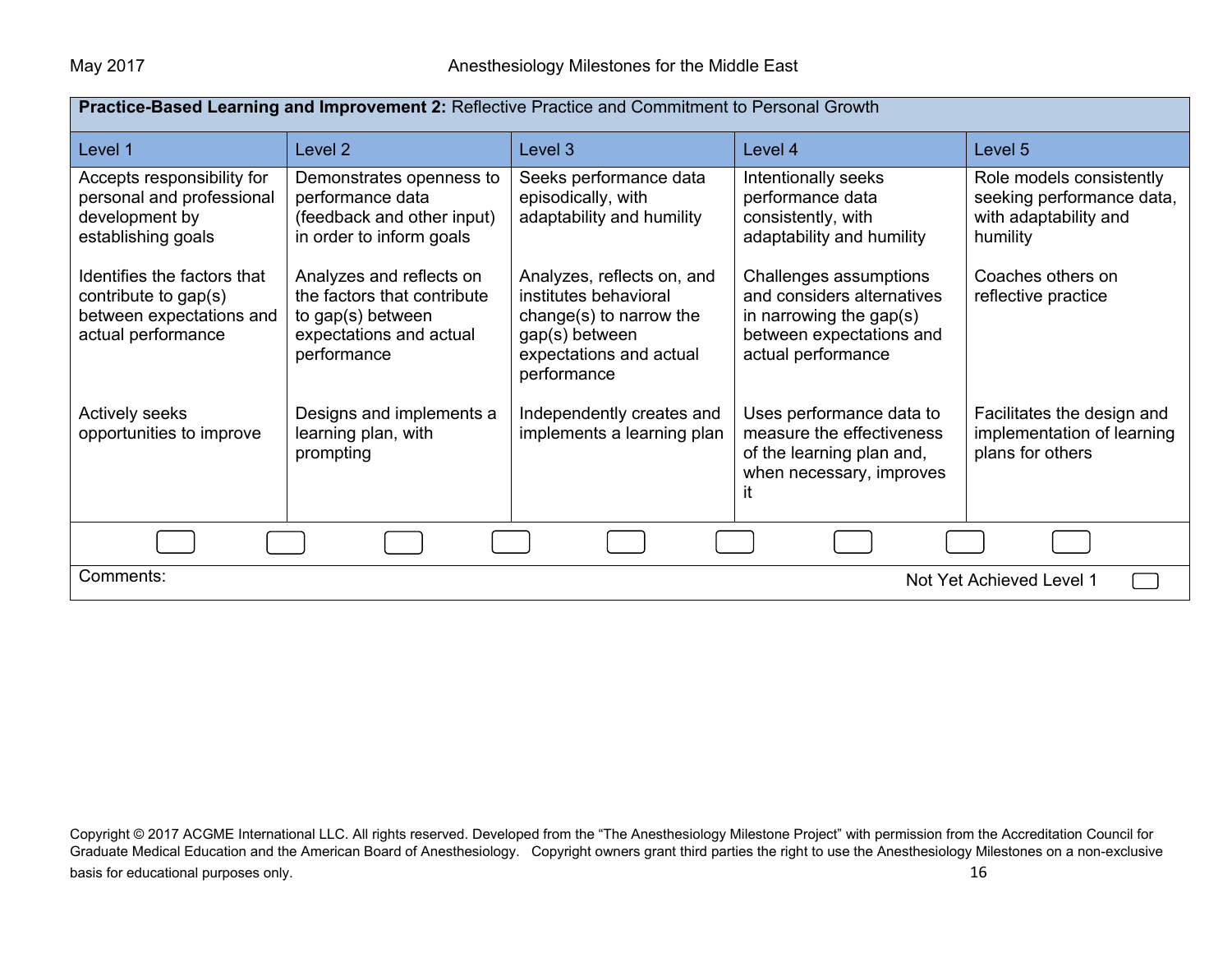| <b>Professionalism 1: Professional Behavior and Ethical Principles</b>                                                                                                                                                                                    |                                                                             |                                                                                            |                                                                                                                                                                                                              |                                                                                                                                           |  |
|-----------------------------------------------------------------------------------------------------------------------------------------------------------------------------------------------------------------------------------------------------------|-----------------------------------------------------------------------------|--------------------------------------------------------------------------------------------|--------------------------------------------------------------------------------------------------------------------------------------------------------------------------------------------------------------|-------------------------------------------------------------------------------------------------------------------------------------------|--|
| Level 1                                                                                                                                                                                                                                                   | Level 2                                                                     | Level 3                                                                                    | Level 4                                                                                                                                                                                                      | Level <sub>5</sub>                                                                                                                        |  |
| Identifies and describes<br>potential triggers for<br>professionalism lapses                                                                                                                                                                              | Demonstrates insight into<br>professional behavior in<br>routine situations | Demonstrates professional<br>behavior in complex or<br>stressful situations                | Recognizes situations that<br>may trigger professionalism<br>lapses and intervenes to<br>prevent lapses in self and<br>others                                                                                | Coaches others when their<br>behavior fails to meet<br>professional expectations                                                          |  |
| Describes when and<br>how to appropriately<br>report professionalism<br>lapses, including<br>strategies for<br>addressing common<br>barriers                                                                                                              | Takes responsibility for<br>own professionalism<br>lapses                   | Analyzes complex<br>situations using ethical<br>principles                                 | Recognizes and utilizes<br>appropriate resources for<br>managing and resolving<br>ethical dilemmas as needed<br>(e.g., ethics consultations,<br>literature review, risk<br>management/legal<br>consultation) | Identifies and seeks to<br>address system-level<br>factors that induce or<br>exacerbate ethical<br>problems or impede their<br>resolution |  |
| <b>Demonstrates</b><br>knowledge of the ethical<br>principles underlying<br>informed consent.<br>surrogate decision<br>making, advance<br>directives,<br>confidentiality, error<br>disclosure, stewardship<br>of limited resources.<br>and related topics | Analyzes straightforward<br>situations using ethical<br>principles          | Recognizes need to seek<br>help in managing and<br>resolving complex ethical<br>situations |                                                                                                                                                                                                              |                                                                                                                                           |  |
|                                                                                                                                                                                                                                                           |                                                                             |                                                                                            |                                                                                                                                                                                                              |                                                                                                                                           |  |
| Comments:<br>Not Yet Achieved Level 1                                                                                                                                                                                                                     |                                                                             |                                                                                            |                                                                                                                                                                                                              |                                                                                                                                           |  |

Copyright © 2017 ACGME International LLC. All rights reserved. Developed from the "The Anesthesiology Milestone Project" with permission from the Accreditation Council for Graduate Medical Education and the American Board of Anesthesiology. Copyright owners grant third parties the right to use the Anesthesiology Milestones on a non-exclusive basis for educational purposes only. **17** and the set of the set of the set of the set of the set of the set of the set of the set of the set of the set of the set of the set of the set of the set of the set of the set of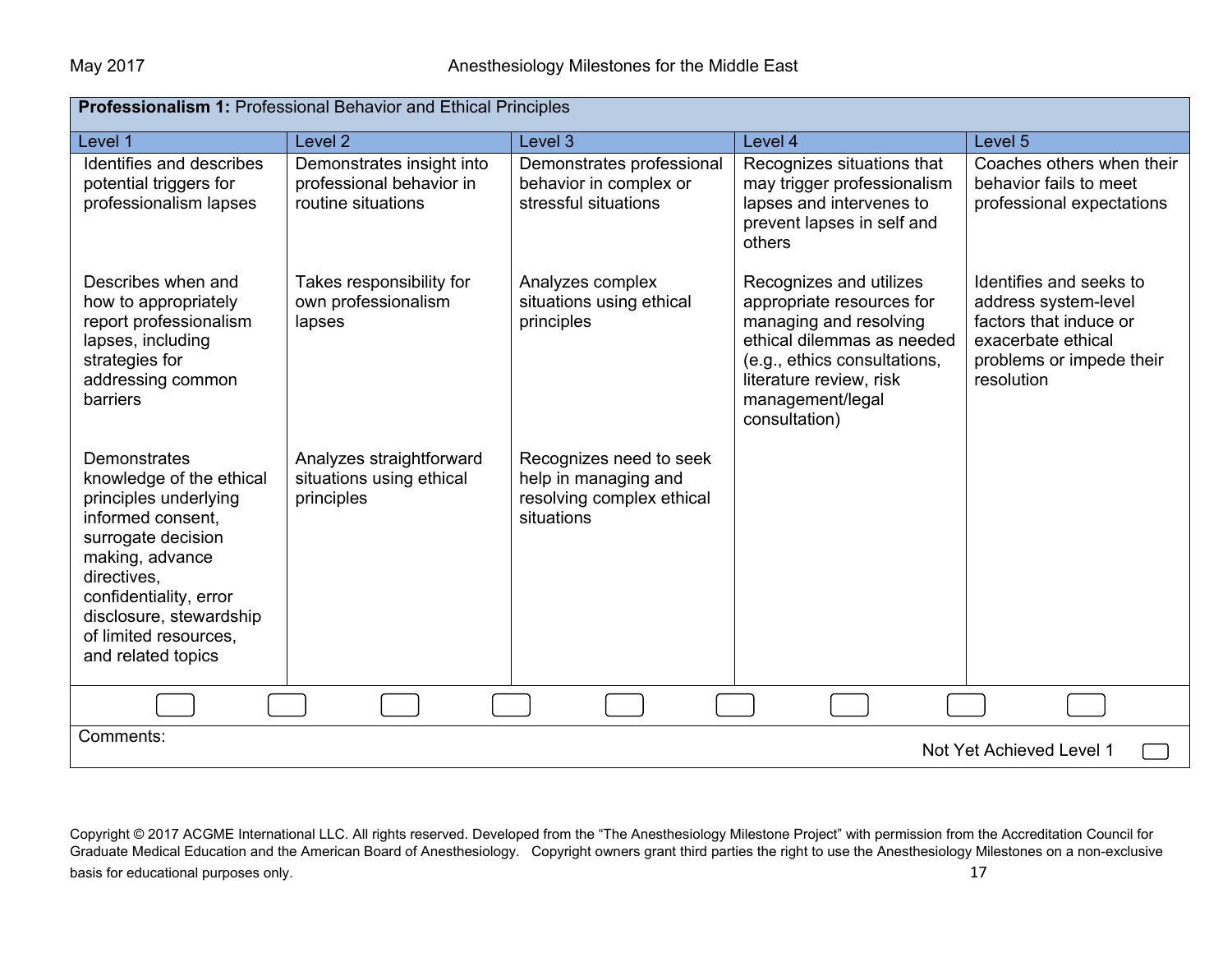| Professionalism 2: Accountability/Conscientiousness                                                                                                                                                                 |                                                                                                                                  |                                                                                                                                               |                                                                                                                             |                                       |
|---------------------------------------------------------------------------------------------------------------------------------------------------------------------------------------------------------------------|----------------------------------------------------------------------------------------------------------------------------------|-----------------------------------------------------------------------------------------------------------------------------------------------|-----------------------------------------------------------------------------------------------------------------------------|---------------------------------------|
| Level 1                                                                                                                                                                                                             | Level <sub>2</sub>                                                                                                               | Level 3                                                                                                                                       | Level 4                                                                                                                     | Level 5                               |
| Takes responsibility for<br>failure to complete tasks<br>and responsibilities,<br>identifies potential<br>contributing factors, and<br>describes strategies for<br>ensuring timely task<br>completion in the future | Performs tasks and<br>responsibilities in a<br>timely manner with<br>appropriate attention to<br>detail in routine<br>situations | Performs tasks and<br>responsibilities in a<br>timely manner with<br>appropriate attention to<br>detail in complex or<br>stressful situations | Recognizes situations<br>that may impact others'<br>ability to complete tasks<br>and responsibilities in a<br>timely manner | Takes ownership of<br>system outcomes |
| Responds promptly to<br>requests or reminders to<br>complete tasks and<br>responsibilities                                                                                                                          | Recognizes situations<br>that may impact own<br>ability to complete tasks<br>and responsibilities in a<br>timely manner          | Proactively implements<br>strategies to ensure that<br>the needs of patients,<br>teams, and systems are<br>met                                |                                                                                                                             |                                       |
|                                                                                                                                                                                                                     |                                                                                                                                  |                                                                                                                                               |                                                                                                                             |                                       |
| Comments:<br>Not Yet Achieved Level 1                                                                                                                                                                               |                                                                                                                                  |                                                                                                                                               |                                                                                                                             |                                       |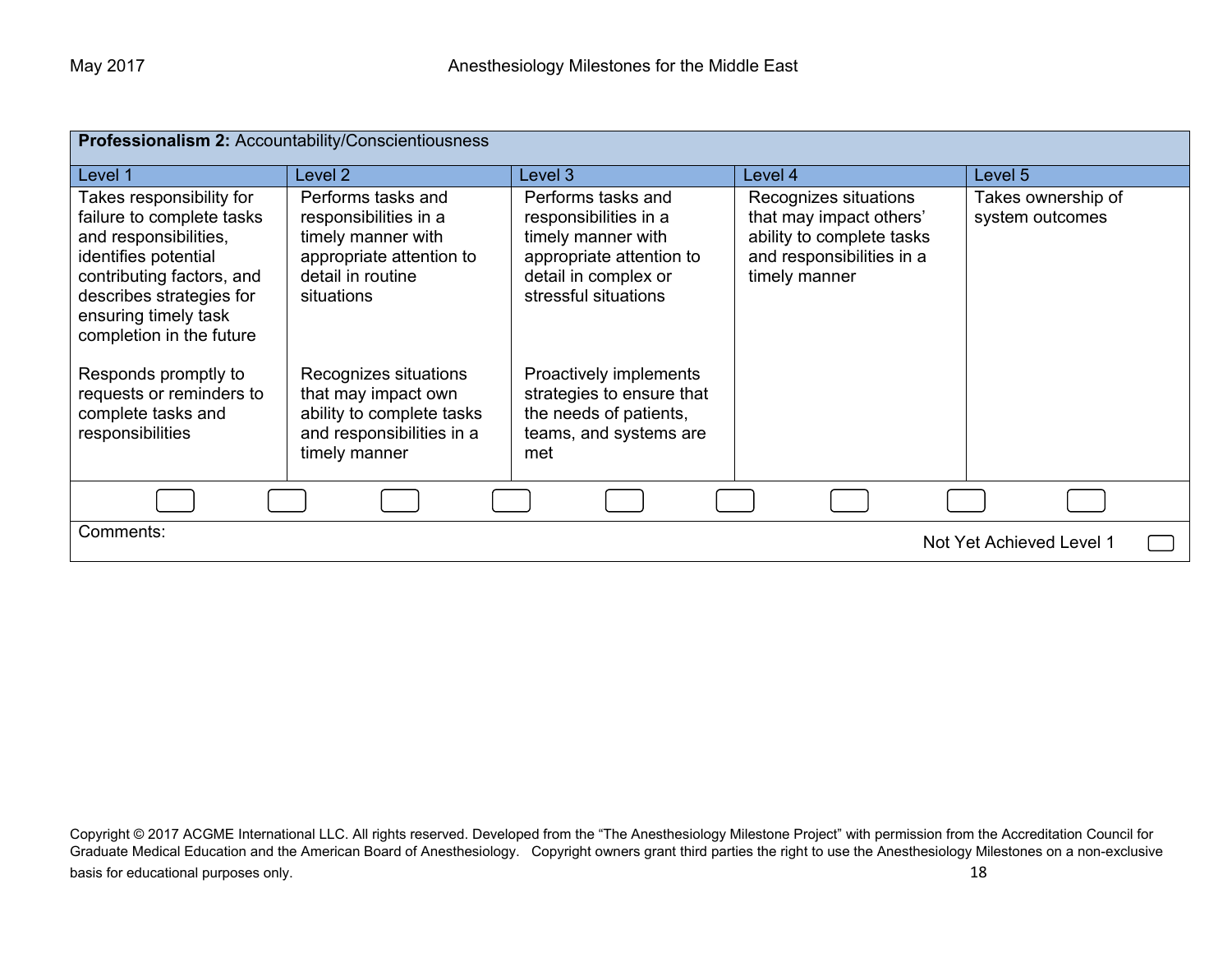| <b>Professionalism 3: Self-Awareness and Help-Seeking</b>                           |                                                                                  |                                                                                                                        |                                                                                                                  |                                                                                                                                 |  |
|-------------------------------------------------------------------------------------|----------------------------------------------------------------------------------|------------------------------------------------------------------------------------------------------------------------|------------------------------------------------------------------------------------------------------------------|---------------------------------------------------------------------------------------------------------------------------------|--|
| Level 1                                                                             | Level 2                                                                          | Level 3                                                                                                                | Level 4                                                                                                          | Level 5                                                                                                                         |  |
| Recognizes status of<br>personal and<br>professional well-being,<br>with assistance | Independently<br>recognizes status of<br>personal and<br>professional well-being | With assistance,<br>proposes a plan to<br>optimize personal and<br>professional well-being                             | Independently develops a<br>plan to optimize personal<br>and professional well-being                             | Coaches others when<br>emotional responses or<br>limitations in<br>knowledge/skills do not<br>meet professional<br>expectations |  |
| Recognizes limits in the<br>knowledge/skills of self<br>or team, with assistance    | Independently<br>recognizes limits in the<br>knowledge/skills of self<br>or team | With assistance,<br>proposes a plan to<br>remediate or improve<br>limits in the<br>knowledge/skills of self<br>or team | Independently develops a<br>plan to remediate or<br>improve limits in the<br>knowledge/skills of self or<br>team |                                                                                                                                 |  |
|                                                                                     | Demonstrates<br>appropriate help-seeking<br>behaviors                            |                                                                                                                        |                                                                                                                  |                                                                                                                                 |  |
|                                                                                     |                                                                                  |                                                                                                                        |                                                                                                                  |                                                                                                                                 |  |
| Comments:<br>Not Yet Achieved Level 1                                               |                                                                                  |                                                                                                                        |                                                                                                                  |                                                                                                                                 |  |

Copyright © 2017 ACGME International LLC. All rights reserved. Developed from the "The Anesthesiology Milestone Project" with permission from the Accreditation Council for Graduate Medical Education and the American Board of Anesthesiology. Copyright owners grant third parties the right to use the Anesthesiology Milestones on a non-exclusive basis for educational purposes only. **19** and the set of the set of the set of the set of the set of the set of the set of the set of the set of the set of the set of the set of the set of the set of the set of the set of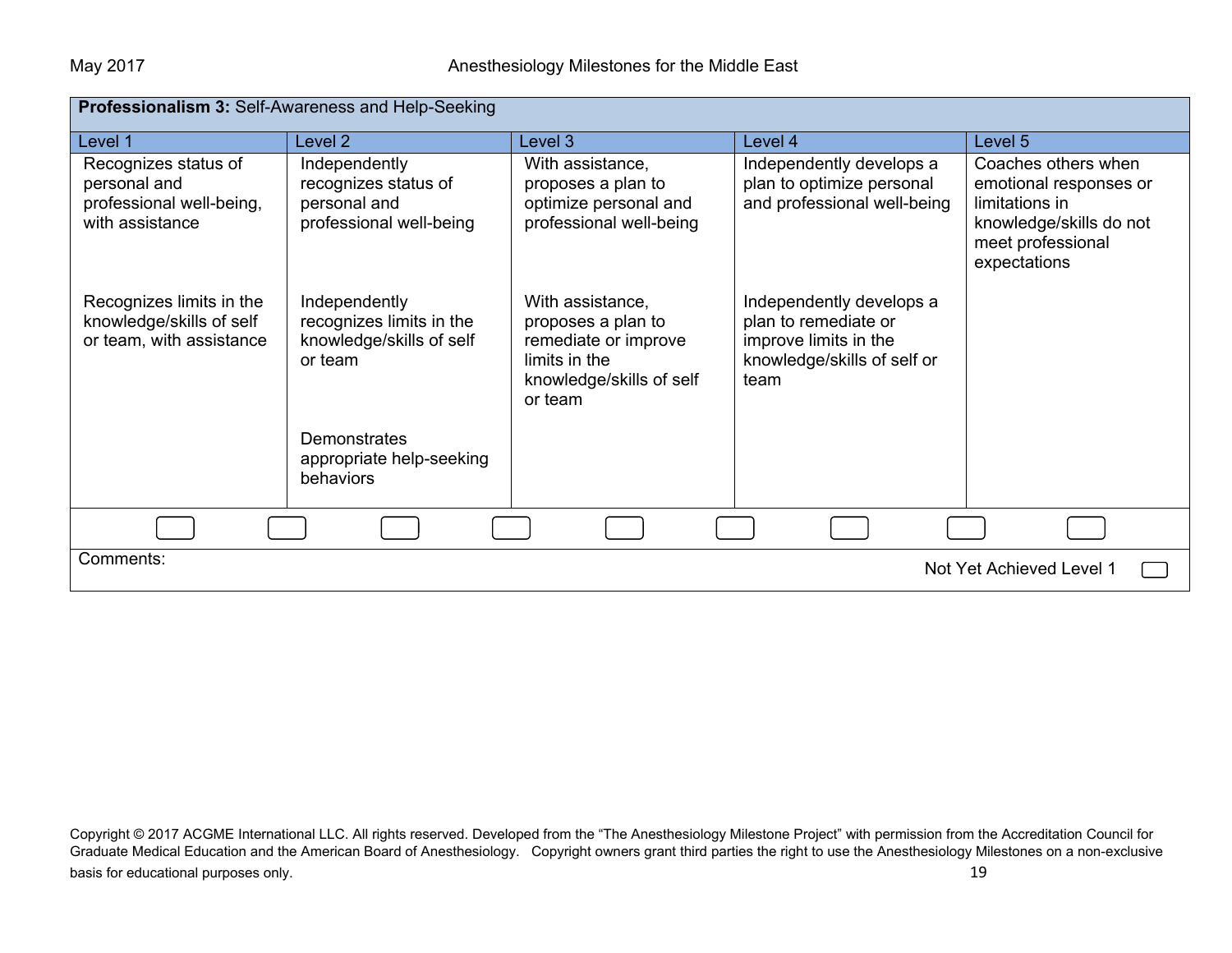| Interpersonal and Communication Skills 1: Patient- and Family-Centered Communication                                                                                                       |                                                                                                                                                                                                                         |                                                                                                                                                                                                   |                                                                                                                                                                            |                                                                                                                                              |  |
|--------------------------------------------------------------------------------------------------------------------------------------------------------------------------------------------|-------------------------------------------------------------------------------------------------------------------------------------------------------------------------------------------------------------------------|---------------------------------------------------------------------------------------------------------------------------------------------------------------------------------------------------|----------------------------------------------------------------------------------------------------------------------------------------------------------------------------|----------------------------------------------------------------------------------------------------------------------------------------------|--|
| Level 1                                                                                                                                                                                    | Level 2                                                                                                                                                                                                                 | Level 3                                                                                                                                                                                           | Level 4                                                                                                                                                                    | Level <sub>5</sub>                                                                                                                           |  |
| Uses language and non-<br>verbal behavior to<br>demonstrate respect and<br>establish rapport                                                                                               | Establishes a therapeutic<br>relationship in<br>straightforward<br>encounters using active<br>listening and clear<br>language                                                                                           | Establishes a therapeutic<br>relationship<br>in challenging patient<br>encounters                                                                                                                 | Easily establishes<br>therapeutic relationships,<br>with attention to<br>patient/family concerns<br>and context, regardless of<br>complexity                               | Mentors others in situational<br>awareness and critical self-<br>reflection to consistently<br>develop positive therapeutic<br>relationships |  |
| Identifies common barriers to<br>effective communication<br>(e.g., language, disability)<br>while accurately<br>communicating own role<br>within the health care system                    | Identifies complex barriers<br>to effective<br>communication (e.g.,<br>health literacy, cultural)                                                                                                                       | When prompted, reflects<br>on personal biases while<br>attempting to minimize<br>communication barriers                                                                                           | Independently recognizes<br>personal biases while<br>attempting to proactively<br>minimize communication<br>barriers                                                       | Role models self-<br>awareness practice while<br>identifying teaching a<br>contextual approach to<br>minimize communication<br>barriers      |  |
| Identifies the need to adjust<br>communication strategies<br>based on assessment of<br>patient/family expectations<br>and understanding of their<br>health status and treatment<br>options | Organizes and initiates<br>communication with<br>patients/families by<br>introducing stakeholders,<br>setting the agenda,<br>clarifying expectations,<br>and verifying an<br>understanding of the<br>clinical situation | With guidance, sensitively<br>and compassionately<br>delivers medical<br>information; elicits<br>patient/family values, goals<br>and preferences; and<br>acknowledges uncertainty<br>and conflict | Independently uses<br>shared decision making to<br>align patient/family<br>values, goals, and<br>preferences with<br>treatment options to make<br>a personalized care plan | Role models shared<br>decision making in<br>patient/family<br>communication in situations<br>with a high degree of<br>uncertainty/conflict   |  |
|                                                                                                                                                                                            |                                                                                                                                                                                                                         |                                                                                                                                                                                                   |                                                                                                                                                                            |                                                                                                                                              |  |
| Comments:<br>Not Yet Achieved Level 1                                                                                                                                                      |                                                                                                                                                                                                                         |                                                                                                                                                                                                   |                                                                                                                                                                            |                                                                                                                                              |  |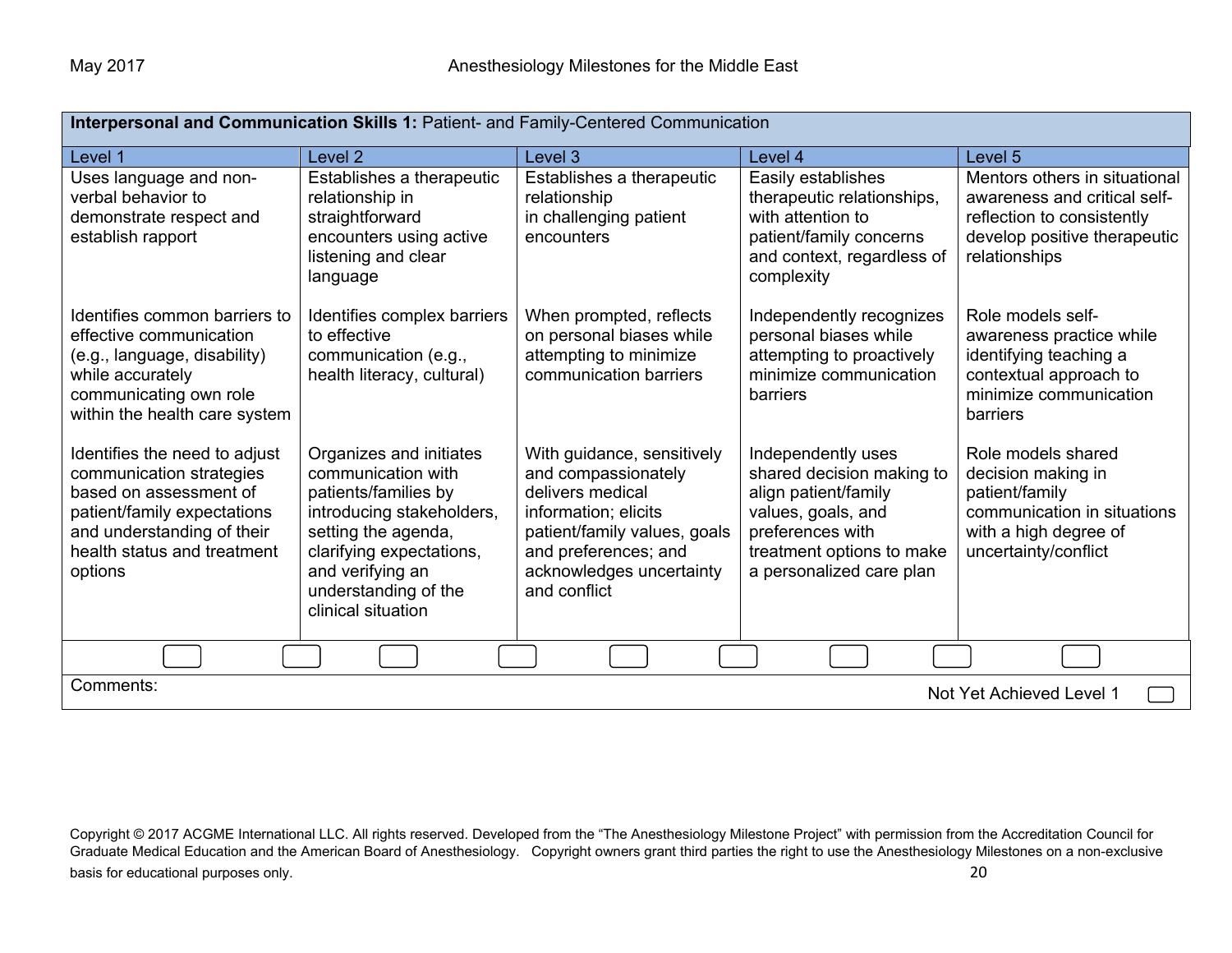| Interpersonal and Communication Skills 2: Interprofessional and Team Communication |                                                                                 |                                                                            |                                                                                                                 |                                                                                                                                                 |
|------------------------------------------------------------------------------------|---------------------------------------------------------------------------------|----------------------------------------------------------------------------|-----------------------------------------------------------------------------------------------------------------|-------------------------------------------------------------------------------------------------------------------------------------------------|
| Level 1                                                                            | Level <sub>2</sub>                                                              | Level 3                                                                    | Level 4                                                                                                         | Level 5                                                                                                                                         |
| Respectfully requests a<br>consultation                                            | Clearly and concisely<br>requests a consultation                                | Checks own<br>understanding of<br>consultant<br>recommendations            | Coordinates<br>recommendations from<br>different members of the<br>health care team to<br>optimize patient care | Role models flexible<br>communication strategies<br>that value input from all<br>health care team<br>members, resolving<br>conflict when needed |
| Respectfully receives a<br>consultation request                                    | Clearly and concisely<br>responds to a consultation<br>request                  | Checks understanding of<br>recommendations when<br>providing consultation  | Communicates feedback<br>and constructive criticism to<br>superiors                                             | Facilitates regular health<br>care team-based feedback<br>in complex situations                                                                 |
| Uses language that<br>values all members of<br>the health care team                | Communicates<br>information effectively<br>with all health care team<br>members | Uses active listening to<br>adapt communication<br>style to fit team needs |                                                                                                                 |                                                                                                                                                 |
|                                                                                    | Solicits feedback on<br>performance as a member<br>of the health care team      | Communicates concerns<br>and provides feedback to<br>peers and learners    |                                                                                                                 |                                                                                                                                                 |
|                                                                                    |                                                                                 |                                                                            |                                                                                                                 |                                                                                                                                                 |
| Comments:<br>Not Yet Achieved Level 1                                              |                                                                                 |                                                                            |                                                                                                                 |                                                                                                                                                 |